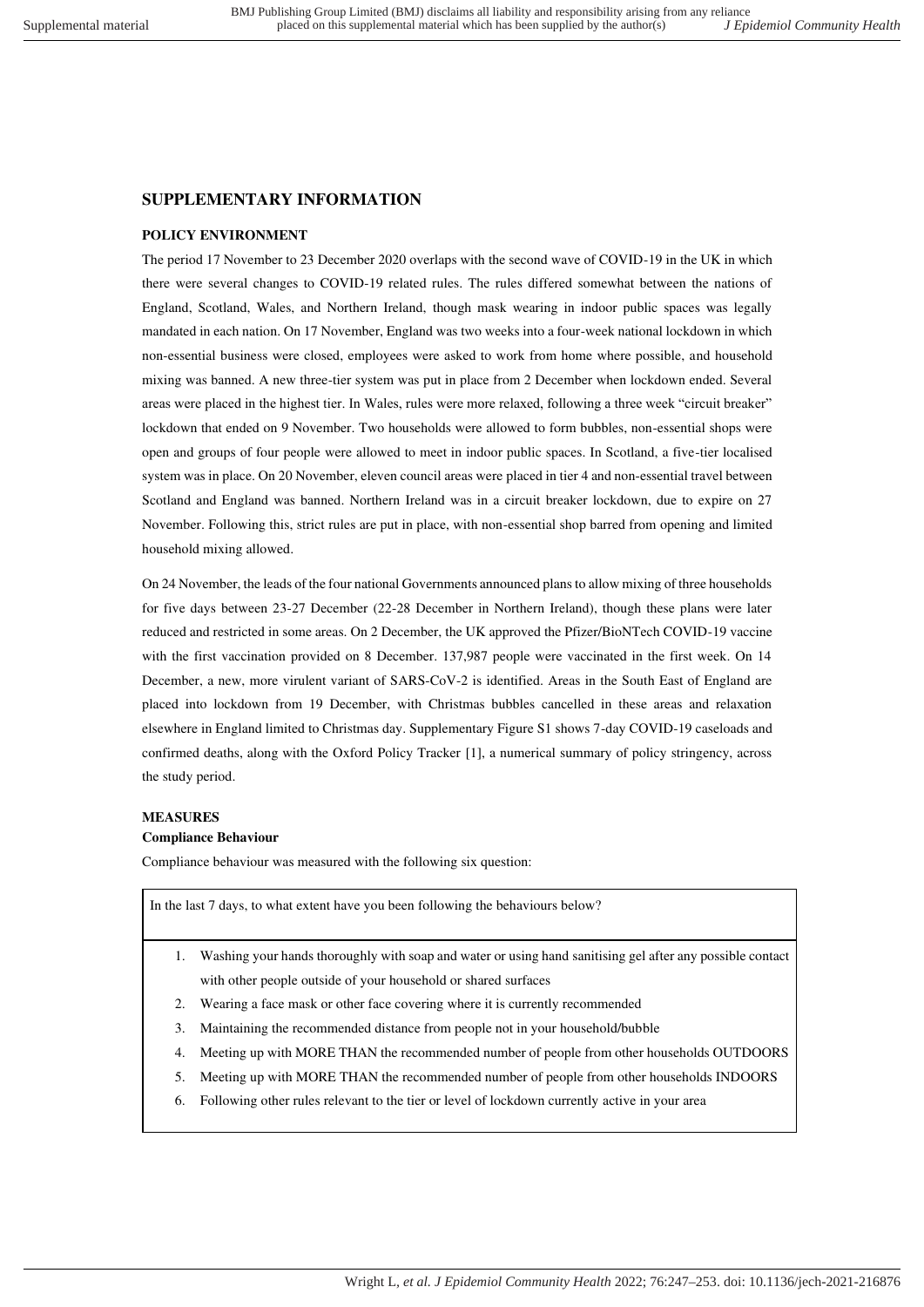The response categories were: never, rarely, occasionally, frequently, always, not applicable. We treated "not applicable" as a missing value. Items on household mixing were phrased such that higher scores indicated lower compliance. We reverse coded these for consistency with the other behaviours.

#### **Predictors of Compliance Behaviour**

#### Demographics and Socio-Economic Position

We included the demographic variables for country of residence (England/Wales/NI vs Scotland) and tier (Lockdown, Tier 1, Tier 2, Tier 3, Wales, Northern Ireland), gender (male, female), ethnicity (White or Non-White) and age (18-29, 30-44, 45-59, 60+). We also included variables for socio-economic position (SEP): annual income (< £16k, £16k - £30k, £30k - £60k, £60k - £90k, £90k +), keyworker status (yes, no), education level (GCSE or below, A-levels or equivalent, degree or above), household overcrowding (< 1 person per room, 1+ persons per room), and living arrangement (alone, with adult but no child, with child). Besides tier, which was measure at same data collection as compliance behaviour, each variable was measured at baseline interview. Keyworker status was was defined as employment in any of the following roles: health, social care or relevant related support worker; teacher or childcare worker still travelling in to work; transport worker still travelling in to work; food chain worker (e.g. production, sale, delivery); key public services worker (e.g. justice staff, religious staff, public service journalist or mortuary worker); local or national government worker delivering essential public services; utility worker (e.g. energy, sewerage, postal service); public safety or national security worker; worker involved in medicines or protective equipment production or distribution. Note, the coding of the country of residence and tier variables to ensure non-collinearity.

We also assessed neighbourhood crowding with items collected between 09-16 July. Neighbourhood crowding was measured using three items on satisfaction with neighbourhood traffic density, noise, and levels of crowding. Each was measured on a three-point scale (categories as above), which we reverse coded and summed into a single score (range  $3 - 9$ ). Higher values indicate less crowding.

#### Personality Traits

Personality was measured at baseline interview using the Big Five Inventory [BFI-2; 2], which measures five domains and 15 facets: openness (intellectual curiosity, aesthetic sensitivity, and creative imagination), conscientiousness (organisation, productiveness, and responsibility), extraversion (sociability, assertiveness, and energy level), agreeableness (compassion, respectfulness, and trust) and neuroticism (anxiety, depression, and emotional volatility). Each item was scored on a 5-point scale (1 = "strongly disagree", 5 = "strongly agree"). We use the sum Likert score for each domain (range 3 - 15). High values indicate high levels of the trait.

Locus of control was measured between 04 – 11 June using the 6-item Locus of Control Scale developed by the University of Washington Beyond High School Project [3], and captures generalized expectancies about whether individuals can (internal) or cannot (external) control events and outcomes in their lives. Responses were rated on a four-point scale ranging from  $(1 -$  "strongly agree",  $4 -$  "strongly disagree"). We used the sum score of responses, with items coded such that higher values indicate more external locus of control.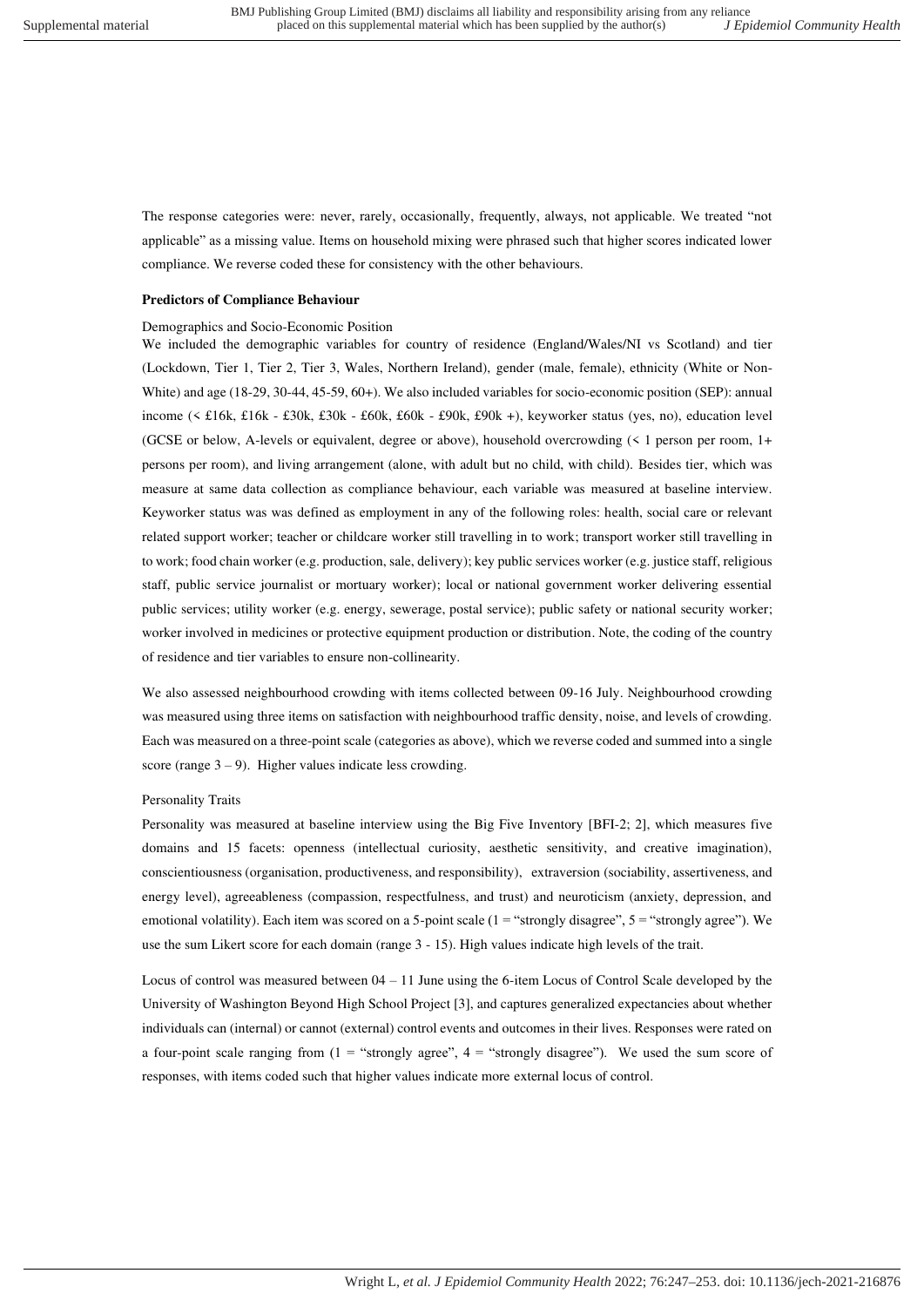Risk-taking was measured between 23-30 July with one item from the Dohmen Risk Taking Scale [4]. Respondents rated the extent to which they generally see themselves as a person who is fully prepared to take risks, rated on an 11-point scale ( $0 =$  "not at all willing to take risks" to  $10 =$  "very willing to take risks").

Empathy was assessed between 11-18 July using subscales for empathic concern from the Interpersonal Reactivity Index [IRI; 5]. (Subscales for fantasy and personal distress were not administered.) Empathic concern (also known as emotional empathy) consists of 7 items and captures feelings of warmth, concern, and compassion for others. Items were rated on a five-point scale ranging  $(1 = "does not describe me well", 5 = "describes me very well").$ We used the sum Likert score, coding items such that higher scores indicate higher empathy (range  $0 - 28$ ).

### Health and Confidence in Government

We included variables for long-term physical health conditions  $(0, 1, 2+)$  using a multiple-choice question on medical conditions. Included conditions were high blood pressure, diabetes, heart disease, lung disease, cancer, any other clinically-diagnosed chronic physical health conditions, or any disability. Psyhciatric diagnosis (yes, no) was with the same multiple choice question using items on clinically diagnosed depression, clinically diagnosed anxiety, and any other clinically diagnosed mental health problem. The data was collected at baseline interview.

Mental health during first lockdown vis-à-vis prior to the pandemic was measured with a single item question ("How do you feel your mental health was affected during lockdown in April/May?"). The response categories were: my mental health got worse compared to before Covid-19; My mental health was about the same; my mental health got better compared to before Covid-19. This variable was included in the survey between 18-25 June. Finally, confidence in government was measured with a single item question ("How much confidence do you have in the CENTRAL UK GOVERNMENT that they can handle Covid-19 well?"). Responses were scored on a Likert scale (1. None at all; 7. Lots). This item has been asked at each follow-up. We used responses from the same data collection as compliance behaviours were measured.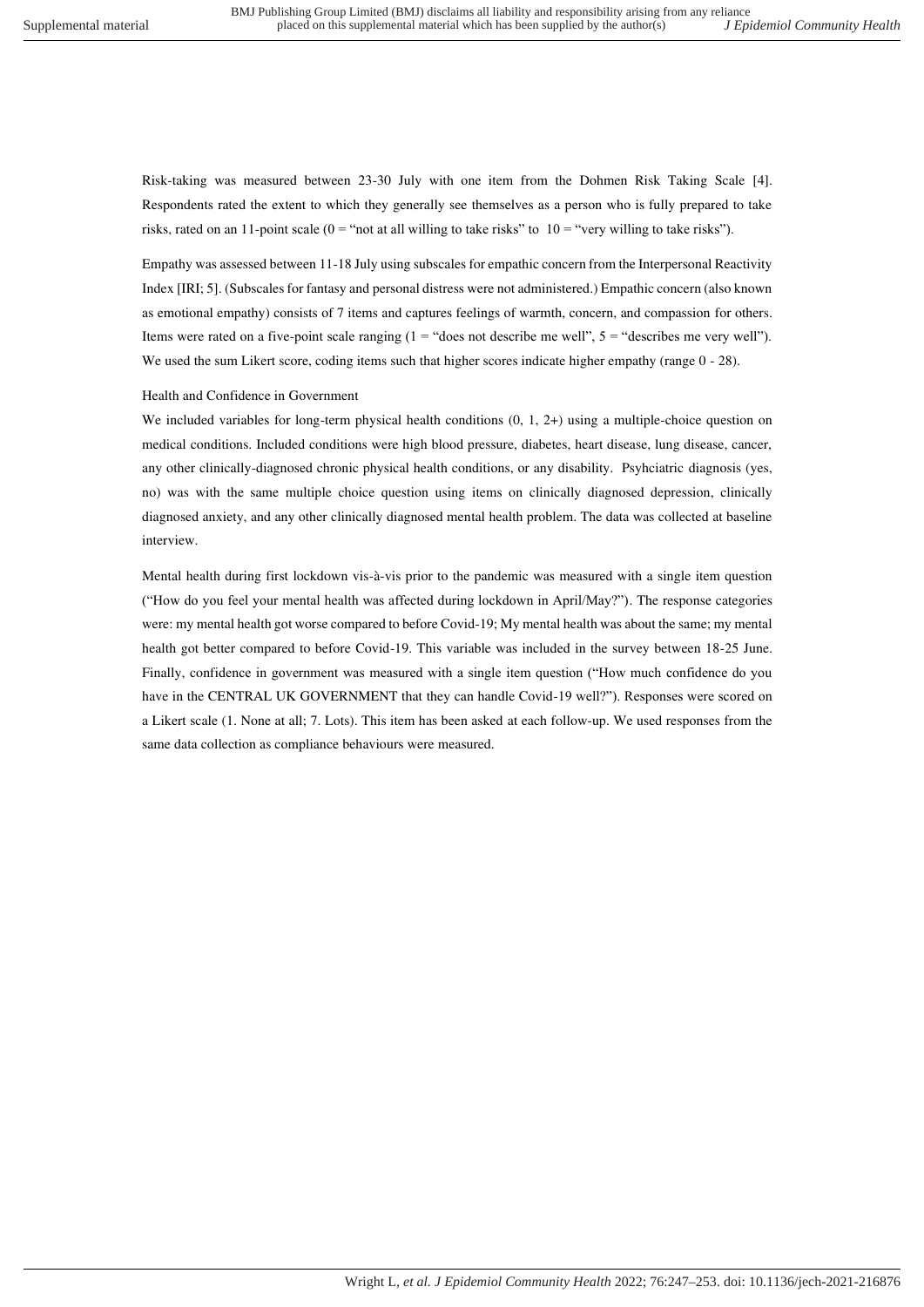

Figure S1: 7-day COVID-19 confirmed cases, COVID-19 deaths, and policy stringency by country. Source: Hale et al. [1]. Pink shaded band represents period in which compliance behaviours were measured.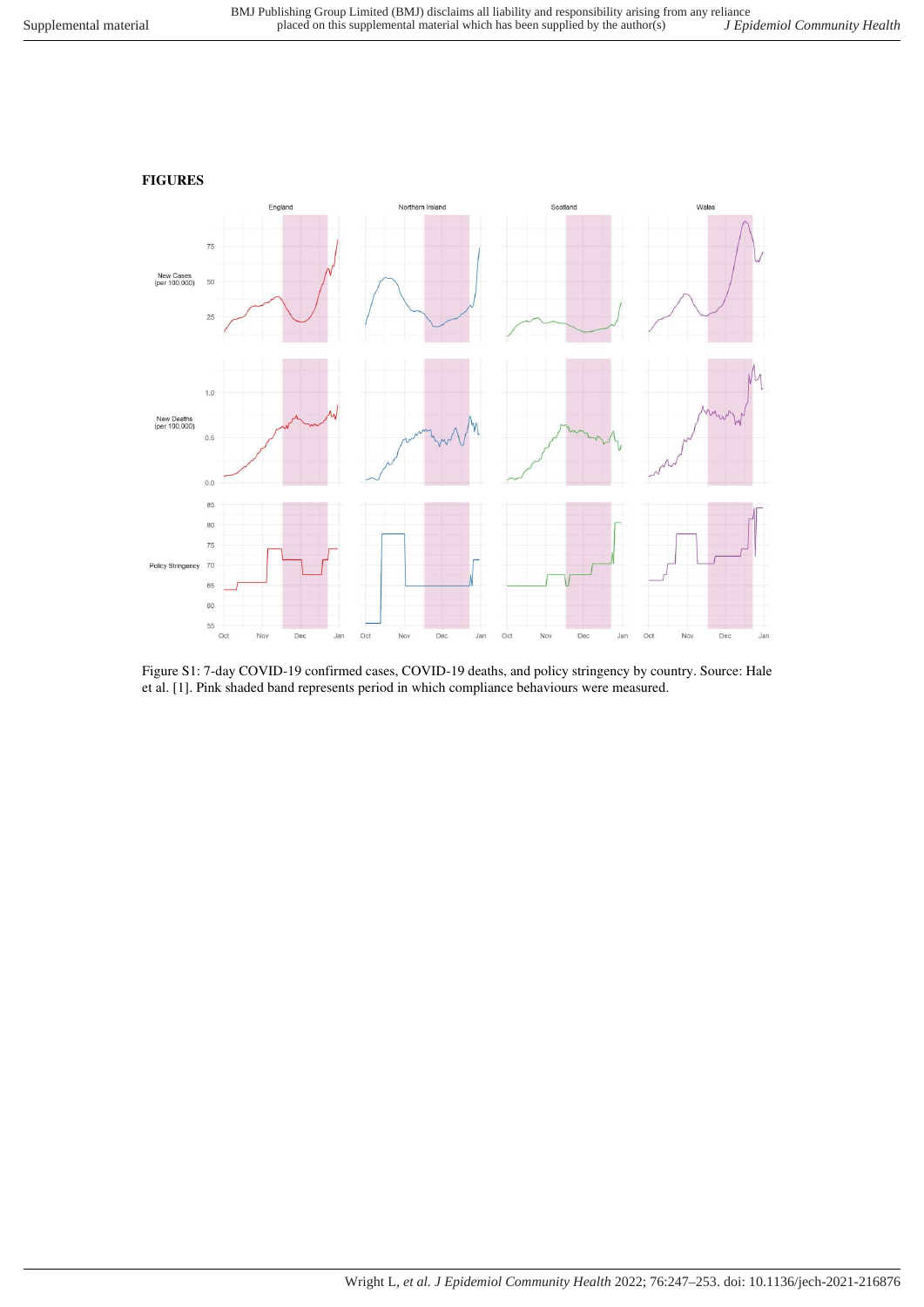

Figure S2: Factor loadings derived from exploratory factor analysis of six compliance items using polychoric correlations and promax rotation.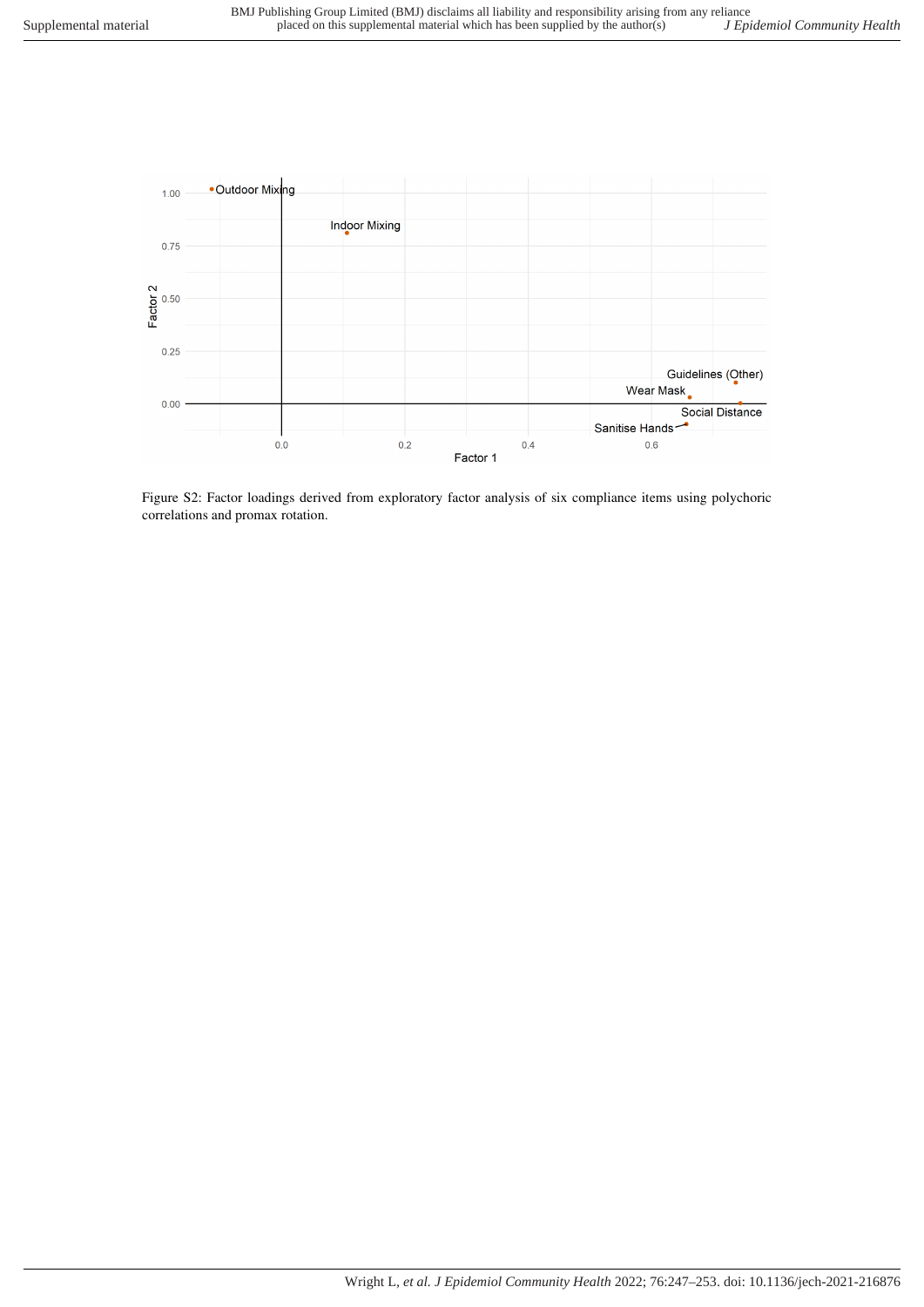

Figure S3: BIC elbow plot for 1-9 latent class solutions.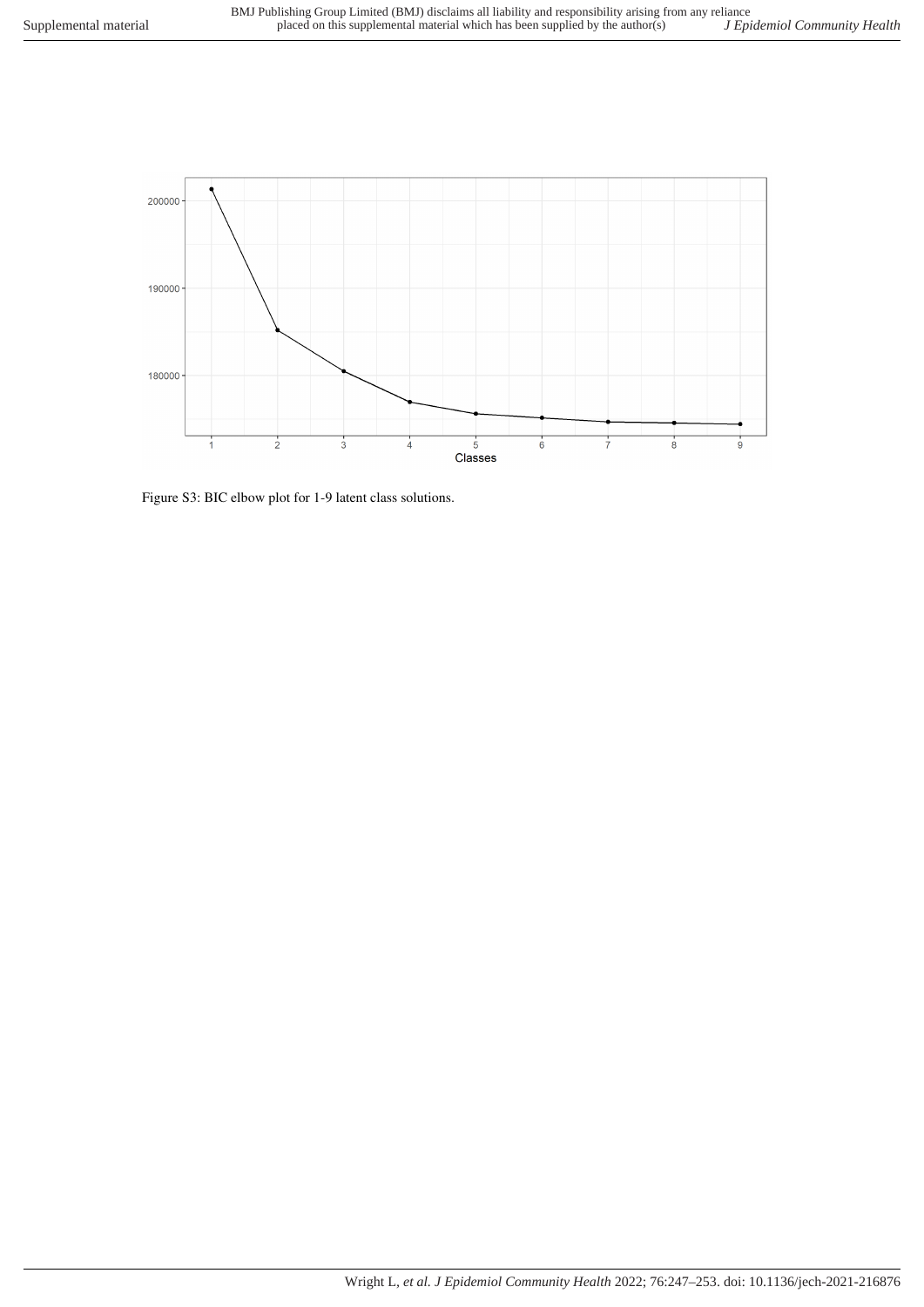

Figure S4: Predicted probability of compliance level by compliance behaviour and latent class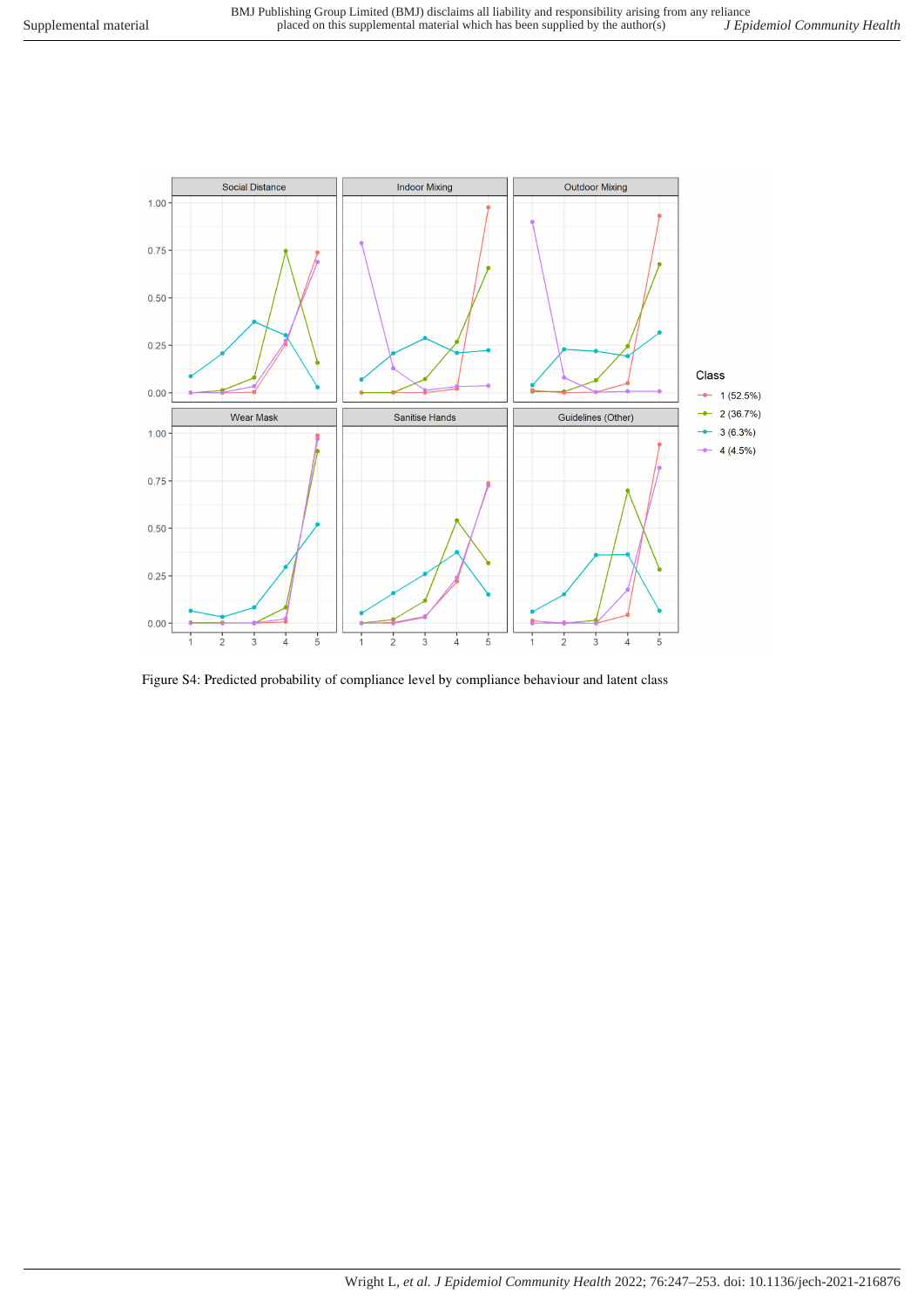

Figure S5: Results of multivariate ordinal regressions predicting compliance behaviour according to participant characteristics. Regressions use multiply imputed data (40 datasets).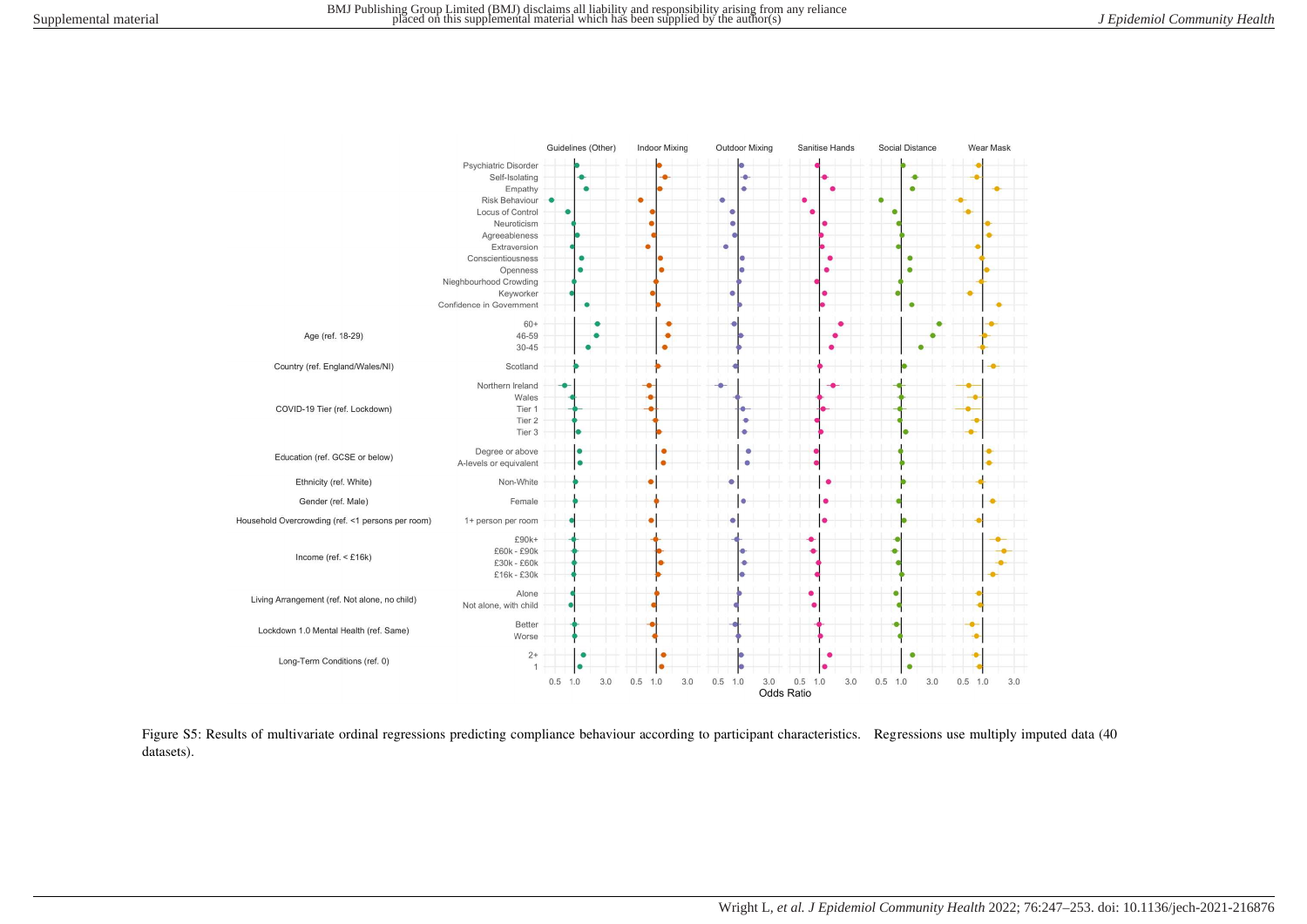## **TABLES**

Table S1: Sample descriptive statistics.

|                        | Variable                            | Unweighted Observed                  | Missing % | Weighted Imputed                    |
|------------------------|-------------------------------------|--------------------------------------|-----------|-------------------------------------|
|                        | $\mathbf n$                         | 20,947                               |           | 20,947                              |
| <b>Social Distance</b> | Never                               | 61 $(0.29%)$                         | $0\%$     | 123.62 (0.59%)                      |
|                        | Rarely                              | 195 (0.93%)                          |           | .<br>383.22 (1.83%)                 |
|                        | Occasionally                        | 793 (3.79%)                          |           | 1,189.95 (5.68%)                    |
|                        | Frequently                          | 9,124(43.56%)                        |           | --------------<br>9,217.73 (44%)    |
|                        | -------------------------<br>Always | 10,774 (51.43%)                      |           | 10,032.48 (47.89%)                  |
| <b>Indoor Mixing</b>   | .<br>Always                         | 766 (3.66%)                          | $0\%$     | 835.77 (3.99%)                      |
|                        | Frequently                          | _____________<br>$280(1.34\%)$       |           | ---------------<br>415.04 (1.98%)   |
|                        | Occasionally                        | 798 (3.81%)                          |           | 956.44 (4.57%)                      |
|                        | Rarely                              | 2,334 (11.14%)                       |           | 2,616.46 (12.49%)                   |
|                        | Never                               | 16,769 (80.05%)                      |           | 16,123.29 (76.97%)                  |
| <b>Outdoor Mixing</b>  | Always                              | 990 (4.73%)                          | $0\%$     | 1,078.18(5.15%)                     |
|                        | Frequently                          | -----------------<br>278 (1.33%)     |           | 443.85 (2.12%)                      |
|                        | Occasionally                        | ---------------<br>760 (3.63%)       |           | 837.68 (4%)                         |
|                        | Rarely                              | 2,411 (11.51%)                       |           | 2,706.48 (12.92%)                   |
|                        | Never                               | 16,508 (78.81%)                      |           | 15,880.80 (75.81%)                  |
| Wear Mask              | Never                               | 99 (0.47%)                           | $0\%$     | 158.83 (0.76%)                      |
|                        | Rarely                              | 46 (0.22%)                           |           | 73.00 (0.35%)                       |
|                        | Occasionally                        | ----------------<br>83 $(0.4\%)$     |           | 136.23 (0.65%)                      |
|                        | Frequently                          | 913 (4.36%)                          |           | ---------------<br>1,148.91 (5.48%) |
|                        | Always                              | -----------------<br>19,806 (94.55%) |           | 19,430.03 (92.76%)                  |
| <b>Sanitise Hands</b>  | Never                               | <br>81 (0.39%)                       | $0\%$     | 103.65(0.49%)                       |
|                        | Rarely                              | 285 (1.36%)                          |           | ______________<br>411.35 (1.96%)    |
|                        | Occasionally                        | $1,341(6.4\%)$                       |           | --------------<br>1,688.16 (8.06%)  |
|                        | Frequently                          | 7,138 (34.08%)                       |           | 7,310.35 (34.9%)                    |
|                        |                                     |                                      |           |                                     |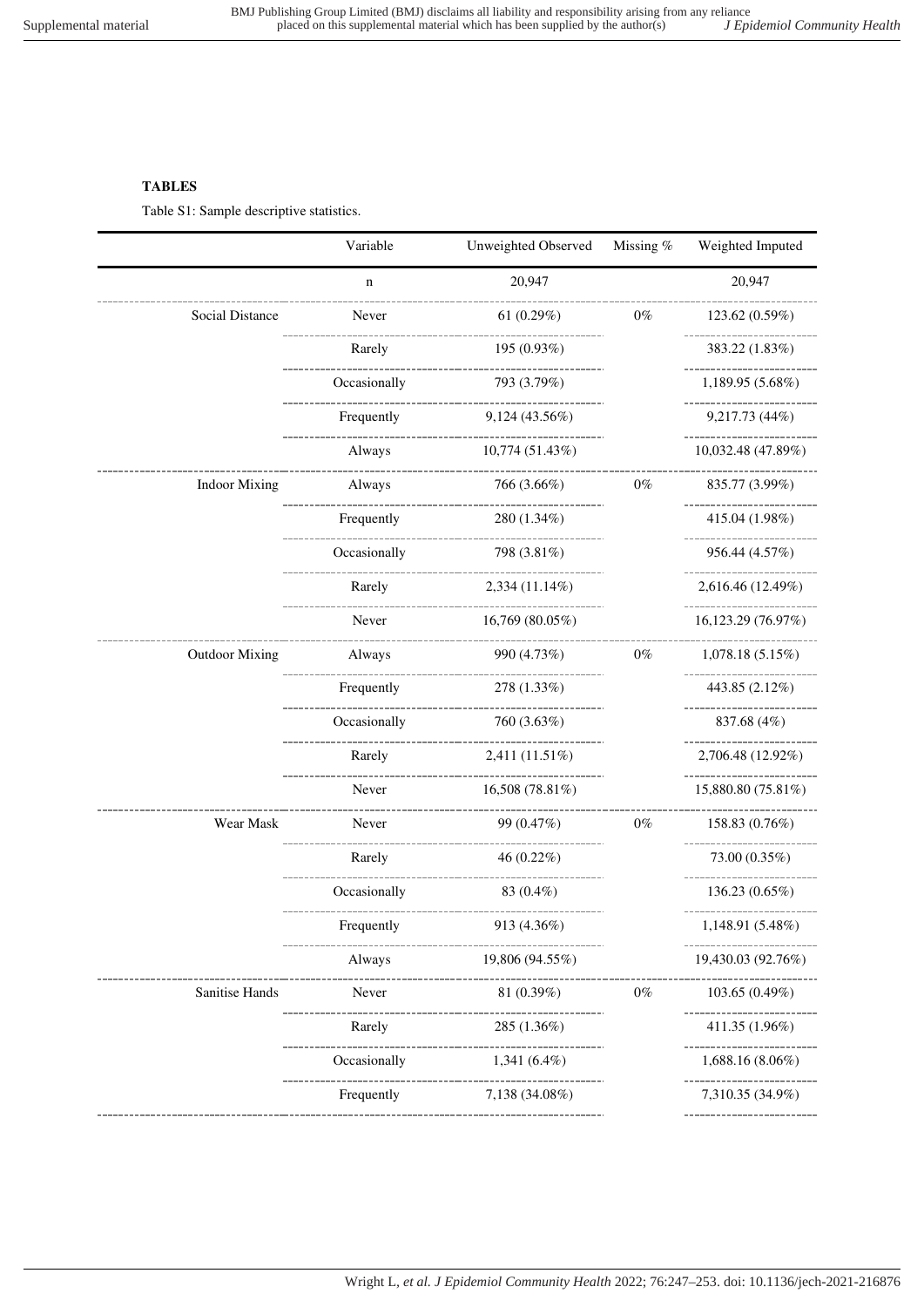|                  | Variable                                                  | Unweighted Observed | Missing % | Weighted Imputed        |
|------------------|-----------------------------------------------------------|---------------------|-----------|-------------------------|
|                  | Always                                                    | 12,102 (57.77%)     |           | 11,433.49 (54.58%)      |
| Other Guidelines | Never                                                     | 187 (0.89%)         | $0\%$     | 233.44 (1.11%)          |
|                  | Rarely                                                    | 132 (0.63%)         |           | 238.43 (1.14%)          |
|                  | -----------------------<br>Occasionally                   | 392 (1.87%)         |           | 597.38 (2.85%)          |
|                  | Frequently                                                | 5,861 (27.98%)      |           | 6,487.19 (30.97%)       |
|                  | ------------------<br>Always                              | 14,375 (68.63%)     |           | 13,390.57 (63.93%)      |
|                  | ----------------<br>Confidence in Government              | 3.19(1.83)          |           | 3.29(1.89)              |
| COVID-19 Tier    | Lockdown                                                  | 3,256(15.67%)       | $0.81\%$  | 3,424.35 (16.35%)<br>.  |
|                  | Tier 3                                                    | 6,019(28.97%)       |           | 6,896.29 (32.92%)       |
|                  | -----------------<br>Tier 2                               | 7,985 (38.43%)      |           | 8,625.04 (41.18%)       |
|                  | --------------------<br>Tier 1                            | 425 $(2.05\%)$      |           | 418.82 (2%)             |
|                  | ------------------<br>Wales                               | 2,892 (13.92%)      |           | 1,085.69(5.18%)         |
|                  | ------------------<br>Northern Ireland                    | 201 (0.97%)         |           | 496.81 (2.37%)          |
| Country          | England/Wales/NI<br>-------------------------             | 19,679 (93.95%)     | $0\%$     | 19,247.51 (91.89%)<br>. |
|                  | Scotland                                                  | $1,268(6.05\%)$     |           | 1,699.49 $(8.11\%)$     |
| Gender           | Male<br>------------------                                | 5,374 (25.66%)      | $0\%$     | 9,849.22 (47.02%)       |
|                  | Female<br>.                                               | 15,573 (74.34%)     |           | 11,097.78 (52.98%)      |
| Ethnicity        | White<br>-----------------                                | 20,264 (96.74%)     | $0\%$     | 18,834.33 (89.91%)      |
|                  | Non-White                                                 | 683 (3.26%)         |           | $2,112.67(10.09\%)$     |
| Age              | 18-29                                                     | 804 (3.84%)         | $0\%$     | 3,169.20 (15.13%)       |
|                  | $30 - 45$                                                 | 3,970 (18.95%)      |           | 5,527.74 (26.39%)       |
|                  | $46 - 59$                                                 | 6,680 (31.89%)      |           | 5,406.59 (25.81%)       |
|                  | $60+$                                                     | 9,493 (45.32%)      |           | 6,843.47 (32.67%)       |
| Keyworker        | ------------------<br>No<br>_____________________         | 16,846 (80.42%)     | $0\%$     | 16,482.43 (78.69%)      |
|                  | Yes                                                       | .<br>4,101 (19.58%) |           | 4,464.57 (21.31%)       |
| Education        | -------------<br>GCSE or below                            | 2,993 (14.29%)      | $0\%$     | 6,718.58 (32.07%)<br>.  |
|                  | -------------------------------<br>A-levels or equivalent | 3,531 (16.86%)      |           | 6,758.60 (32.27%)       |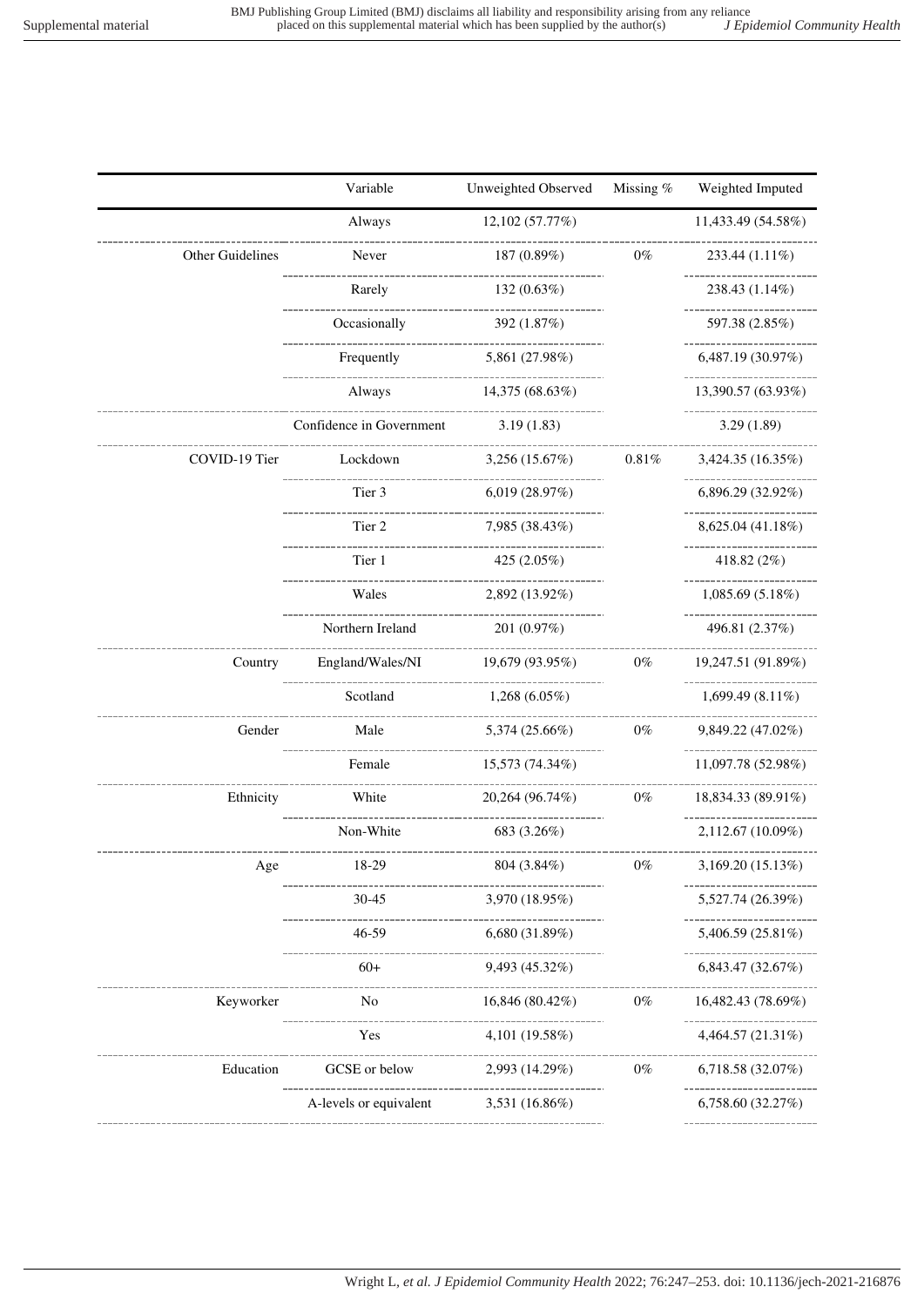|                                                        | Variable                             | Unweighted Observed                                  | Missing %  | Weighted Imputed                                  |
|--------------------------------------------------------|--------------------------------------|------------------------------------------------------|------------|---------------------------------------------------|
|                                                        | Degree or above                      | 14,423 (68.85%)                                      |            | 7,469.81 (35.66%)                                 |
| Income                                                 | $\leq$ £16 $k$                       | $2,696(14.34\%)$                                     | 10.24%     | 3,703.64 (17.68%)                                 |
|                                                        | £16 $k - 230k$                       | 4,972 (26.45%)                                       |            | -----------------<br>6,016.19 (28.72%)            |
|                                                        | $£30k - £60k$                        | 6,633(35.28%)                                        |            | 7,140.88 (34.09%)                                 |
|                                                        | £60k - £90k                          | $2,689(14.3\%)$                                      |            | -------------------<br>2,554.19 (12.19%)          |
|                                                        | -------------<br>£90k+               | $1,811(9.63\%)$                                      |            | ----------------<br>$1,532.10(7.31\%)$            |
| Living Arrangement                                     | Not alone, no child 12,314 (58.79%)  |                                                      | $0\%$      | ---------------------------<br>12,475.06 (59.56%) |
|                                                        | Not alone, with child                | 4,120(19.67%)                                        |            | ------------------<br>4,528.07 (21.62%)           |
|                                                        | Alone                                | 4,513 (21.54%)                                       |            | -------------------<br>3,943.87 (18.83%)          |
| Household Overcrowding                                 | <1 persons per room                  | 19,597 (93.56%)                                      | $0\%$      | 18,319.81 (87.46%)                                |
|                                                        | 1+ person per room $1,350(6.44\%)$   |                                                      |            | 2,627.19 (12.54%)                                 |
|                                                        | Nieghbourhood Crowding               | -----------------------<br>-----------<br>7.03(1.84) | 24.48%     | __________________<br>6.95(1.85)                  |
| Lockdown 1.0 Mental Health                             | Same<br>10,249 (62.2%)               |                                                      |            | 21.33\% 12,448.18 (59.43\%)                       |
|                                                        | Worse                                | 5,001 (30.35%)                                       |            | ------------------<br>6,858.43 (32.74%)           |
|                                                        | <b>Better</b>                        | 1,228 (7.45%)                                        |            | ------------------<br>1,640.39(7.83%)             |
| Personality Traits                                     | <b>Openness</b>                      | 15.3(3.23)                                           | $0\%$      | 14.75 (3.26)                                      |
|                                                        | Conscientiousness                    | ------------------<br>16.08(2.88)                    | .<br>$0\%$ | 15.78(2.9)                                        |
|                                                        | --------------------<br>Extraversion | 12.88(4.25)                                          | $0\%$      | 12.51 (4.28)                                      |
|                                                        | Agreeableness                        | 15.59(3.01)                                          | $0\%$      | 15.44(3.13)                                       |
|                                                        | Neuroticism                          | 10.9(4.21)                                           | $0\%$      | 11.27(4.37)                                       |
|                                                        | <b>External Locus of Control</b>     | 12.14 (2.58)                                         | 20.82%     | 12.53(2.67)                                       |
|                                                        | Risk Behaviour                       | --------------<br>4.38(2.33)                         | 25.4%      | 4.42(2.36)                                        |
|                                                        | Empathy                              | 20.67(4.6)                                           | 22.33%     | 20(4.79)                                          |
| Self-Isolating                                         | N <sub>o</sub>                       | 19,010 (93.4%)                                       | $2.84\%$   | 19,640.32 (93.76%)                                |
|                                                        | Yes                                  | --------<br>$1,343(6.6\%)$                           |            | $1,306.68(6.24\%)$                                |
| ------------------------------<br>Psychiatric Disorder | _____________________<br>No n        | 17,997 (85.92%)                                      | $0\%$      | 17,407.99 (83.1%)                                 |
|                                                        | Yes                                  | 2,950 (14.08%)                                       |            | ------------------<br>3,539.01 (16.9%)            |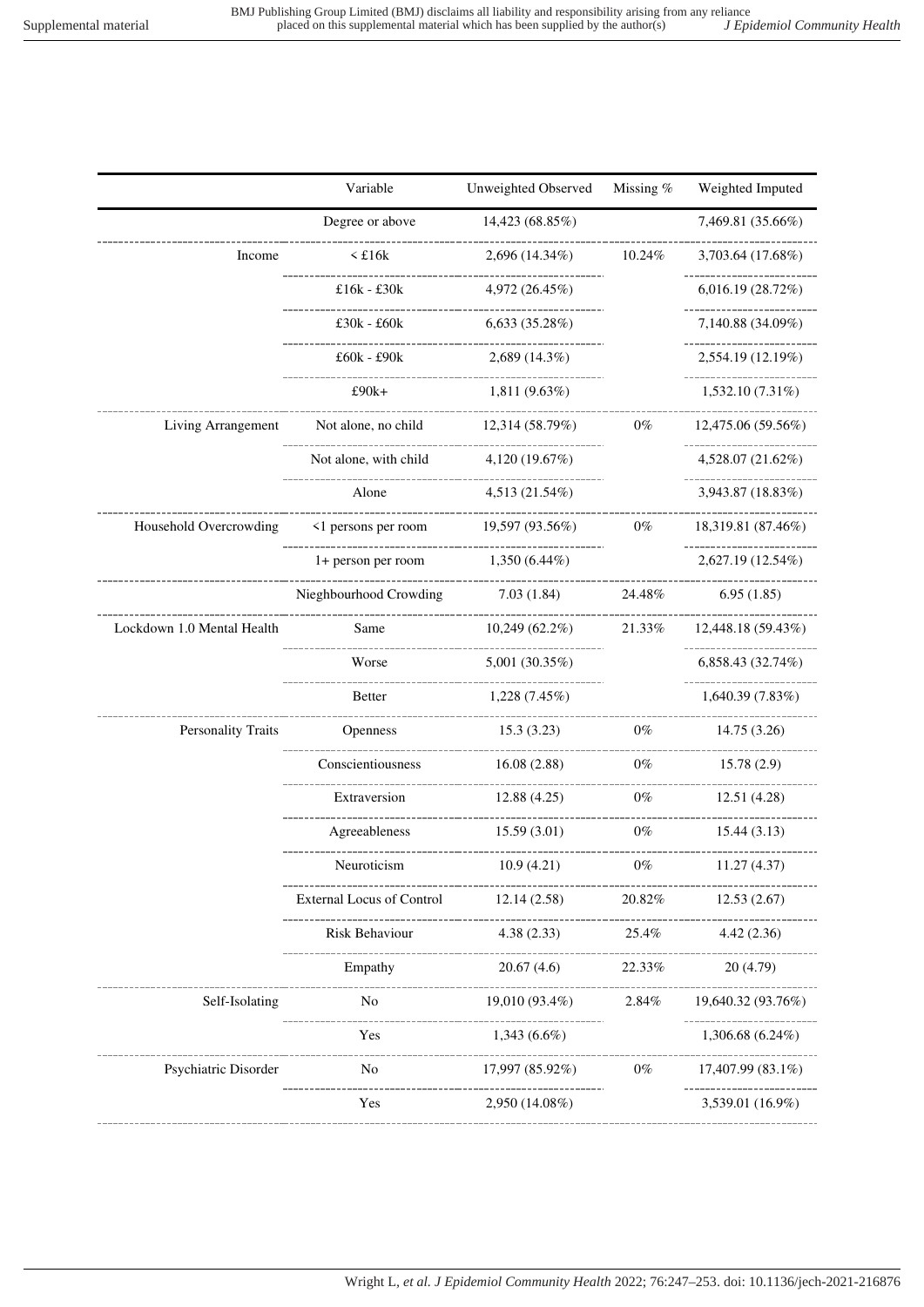|                      | Variable | Unweighted Observed | Missing $%$ | Weighted Imputed   |
|----------------------|----------|---------------------|-------------|--------------------|
| Long-Term Conditions | 0        | 11,935 (56.98%)     | $0\%$       | 12,247.76 (58.47%) |
|                      |          | 5,852 (27.94%)      |             | 5,579.65 (26.64%)  |
|                      | $2+$     | $3,160(15.09\%)$    |             | 3,119.59(14.89%)   |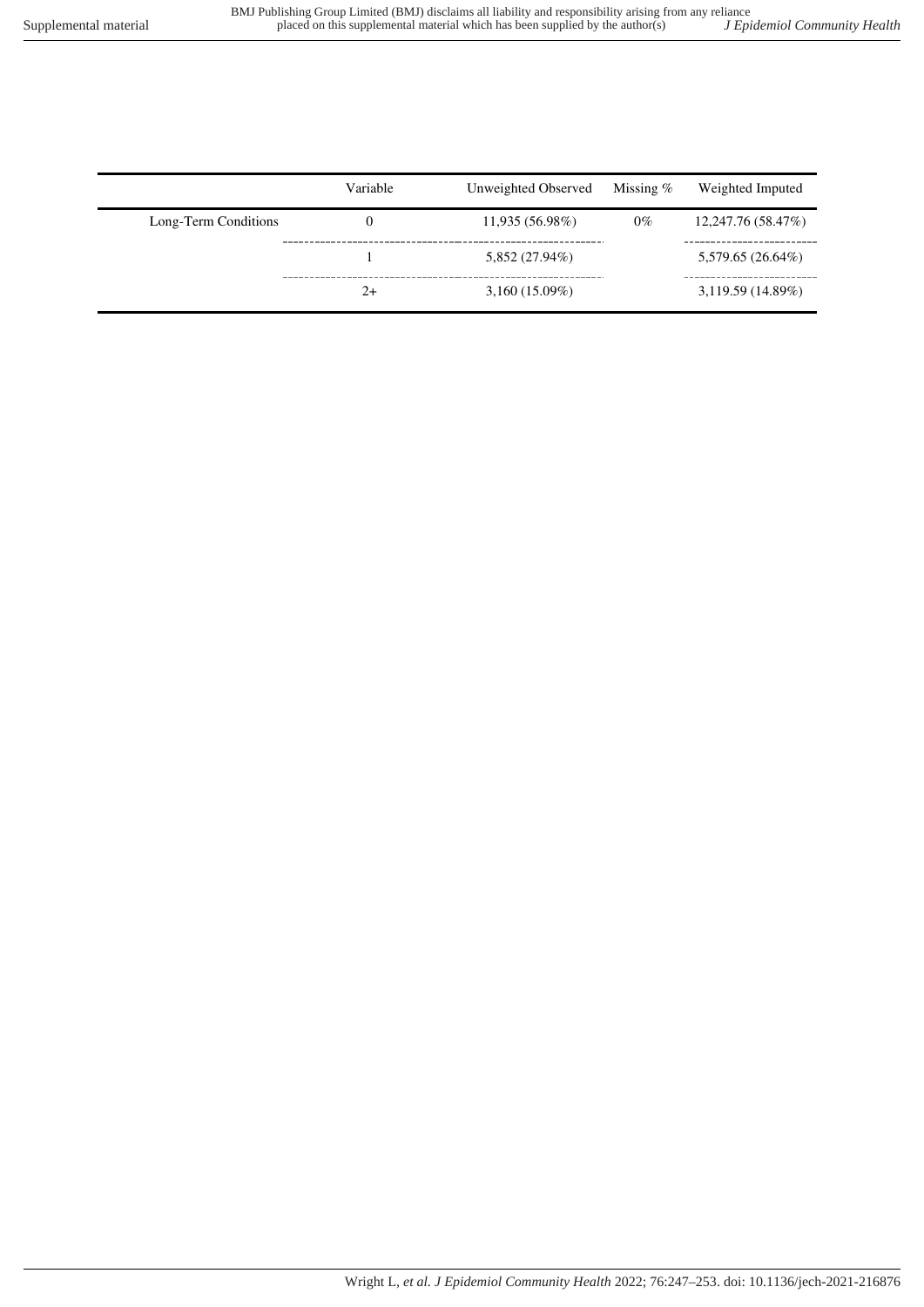## Table S2: Sample descriptive statistics by most likely latent class.

|                       | Variable                               | Class 1                                           | Class 2               | Class 3                             | Class 4         |
|-----------------------|----------------------------------------|---------------------------------------------------|-----------------------|-------------------------------------|-----------------|
|                       | $\mathbf n$                            | 11,780.40                                         | 7,063.10              | 1,187.06                            | 916.44          |
| Social Distance       | _____________________________<br>Never | $9.45(0.08\%)$                                    |                       | 114.18                              |                 |
|                       |                                        |                                                   |                       | $(9.62\%)$                          |                 |
|                       | Rarely                                 |                                                   | 110.50                | 270.31                              | $2.41(0.26\%)$  |
|                       |                                        |                                                   | $(1.56\%)$            | (22.77%)                            |                 |
|                       |                                        | Occasionally $47.94(0.41\%)$                      | 647.46                | 462.82                              | 31.73           |
|                       |                                        |                                                   | $(9.17\%)$            | $(38.99\%)$ $(3.46\%)$              |                 |
|                       |                                        | Frequently $3,450.72$                             | 5,197.75              | 311.22                              | 258.04          |
|                       |                                        | (29.29%)<br>---------------------                 | ___________           | $(73.59\%)$ $(26.22\%)$ $(28.16\%)$ |                 |
|                       | Always                                 |                                                   | 8,272.30 1,107.39     | 28.53 (2.4%) 624.26                 |                 |
|                       | -------------------------------------- | $(70.22\%)$ $(15.68\%)$                           |                       |                                     | $(68.12\%)$     |
| <b>Indoor Mixing</b>  | Always                                 | <b>Contract Contract</b>                          |                       | 6.78 $(0.1\%)$ 89.51 $(7.54\%)$     | 739.48          |
|                       |                                        |                                                   |                       |                                     | $(80.69\%)$     |
|                       |                                        | Frequently $9.56(0.08\%)$ 7.54 $(0.11\%)$         |                       | 272.27                              | 125.67          |
|                       |                                        |                                                   |                       | $(22.94\%)$                         | $(13.71\%)$     |
|                       |                                        | Occasionally $9.46(0.08\%)$                       | 590.38                | 345.10                              | 11.49           |
|                       |                                        |                                                   | $(8.36\%)$            | $(29.07\%)$ $(1.25\%)$              |                 |
|                       |                                        | Rarely 148.98 (1.26%) 2,194.64 235.42             |                       |                                     | 37.43           |
|                       |                                        |                                                   | $(31.07\%)$           | $(19.83\%)$ $(4.08\%)$              |                 |
|                       | Never                                  | 11,612.40                                         |                       | 4,263.76 244.76                     | $2.36(0.26\%)$  |
|                       |                                        | (98.57%)                                          | $(60.37%)$ $(20.62%)$ |                                     |                 |
| <b>Outdoor Mixing</b> |                                        | Always 168.02 (1.43%) 33.51 (0.47%) 45.23 (3.81%) |                       |                                     | 831.42          |
|                       |                                        |                                                   |                       |                                     | (90.72%)        |
|                       |                                        | Frequently 11.54 $(0.1\%)$ 62.69 $(0.89\%)$       |                       | 298.22                              | 71.39           |
|                       |                                        |                                                   |                       | (25.12%)                            | (7.79%)         |
|                       |                                        | Occasionally $29.78(0.25\%)$                      | 546.53                | 258.43                              | $2.94(0.32\%)$  |
|                       |                                        |                                                   | $(7.74\%)$            | (21.77%)                            |                 |
|                       |                                        | Rarely 539.32 (4.58%)                             | 1,930.61              | 230.64                              | 5.92 (0.65%)    |
|                       |                                        |                                                   | (27.33%)              | $(19.43\%)$                         |                 |
|                       | Never                                  | 11,031.73                                         | 4,489.77              | 354.54                              | 4.76 $(0.52\%)$ |
|                       |                                        | $(93.64\%)$                                       | (63.57%)              | (29.87%)                            |                 |
|                       |                                        |                                                   |                       |                                     |                 |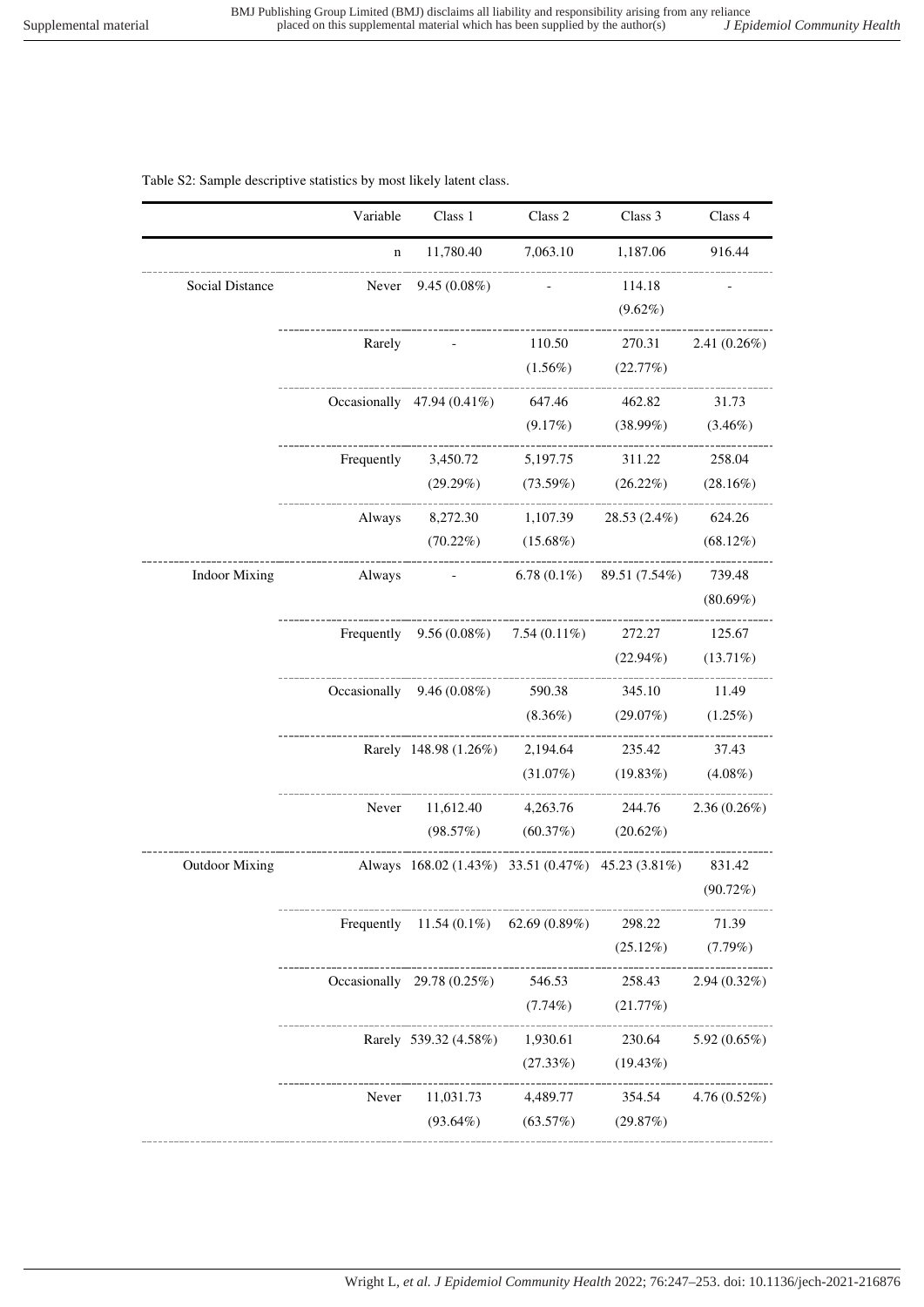|                  | Variable      | Class 1                                                                  | Class 2                                         | Class 3                            | Class 4        |
|------------------|---------------|--------------------------------------------------------------------------|-------------------------------------------------|------------------------------------|----------------|
| Wear Mask        |               | Never $30.14 (0.26\%)$ $39.91 (0.57\%)$ $87.16 (7.34\%)$ $1.62 (0.18\%)$ |                                                 |                                    |                |
|                  |               | Rarely $4.31(0.04\%)$ $23.49(0.33\%)$ $45.20(3.81\%)$                    |                                                 |                                    |                |
|                  |               | Occasionally $9.53(0.08\%)$ $13.87(0.2\%)$ $109.67$ $3.16(0.34\%)$       |                                                 |                                    |                |
|                  |               |                                                                          |                                                 | $(9.24\%)$                         |                |
|                  |               | Frequently 84.96 (0.72%) 665.94 374.12 23.89                             |                                                 |                                    |                |
|                  |               |                                                                          |                                                 | $(9.43\%)$ $(31.52\%)$ $(2.61\%)$  |                |
|                  |               | Always 11,651.46 6,319.89 570.91 887.76                                  |                                                 |                                    |                |
|                  |               |                                                                          | $(98.91\%)$ $(89.48\%)$ $(48.09\%)$ $(96.87\%)$ |                                    |                |
| Sanitise Hands   |               | Never 17.30 (0.15%) 13.70 (0.19%) 72.65 (6.12%)                          |                                                 |                                    |                |
|                  |               | Rarely 23.09 (0.2%) 186.21 201.20                                        |                                                 |                                    | $0.86(0.09\%)$ |
|                  |               |                                                                          |                                                 | $(2.64\%)$ $(16.95\%)$             |                |
|                  |               | Occasionally 507.95 (4.31%) 839.69 305.29                                |                                                 |                                    | 35.22          |
|                  |               |                                                                          |                                                 | $(11.89\%)$ $(25.72\%)$ $(3.84\%)$ |                |
|                  |               | Frequently 2,882.83 3,761.64 439.40 226.47                               |                                                 |                                    |                |
|                  |               |                                                                          | $(24.47%)$ $(53.26%)$ $(37.02%)$ $(24.71%)$     |                                    |                |
|                  |               | Always 8,349.23 2,261.87 168.51 653.88                                   |                                                 |                                    |                |
|                  |               |                                                                          | (70.87%) (32.02%) (14.2%) (71.35%)              |                                    |                |
| Other Guidelines |               | Never $153.87 (1.31\%)$ - 79.57 (6.7%)                                   |                                                 |                                    |                |
|                  |               | Rarely 18.43 (0.16%) 10.87 (0.15%) 209.13                                |                                                 |                                    |                |
|                  |               |                                                                          |                                                 | $(17.62\%)$                        |                |
|                  |               | Occasionally - $110.53$ 486.65 (41%) 0.20 (0.02%)                        |                                                 |                                    |                |
|                  |               |                                                                          | $(1.56\%)$                                      |                                    |                |
|                  |               | Frequently 314.56 (2.67%) 5,654.68 352.93 165.01                         |                                                 | --------------------------------   |                |
|                  |               |                                                                          |                                                 | $(80.06\%)$ $(29.73\%)$            | $(18.01\%)$    |
|                  | Always        |                                                                          | $11,293.54$ $1,287.03$ $58.77(4.95\%)$          |                                    | 751.23         |
|                  |               | $(95.87%)$ $(18.22%)$                                                    |                                                 |                                    | (81.97%)       |
|                  | Confidence in |                                                                          | $3.42(1.95)$ $3.15(1.76)$ $2.65(1.75)$          |                                    | 3.56(1.96)     |
|                  | Government    |                                                                          |                                                 |                                    |                |
| COVID-19 Tier    | Lockdown      |                                                                          | 1,866.94 1,219.93 208.98                        |                                    | 128.51         |
|                  |               |                                                                          | $(15.85\%)$ $(17.27\%)$ $(17.6\%)$ $(14.02\%)$  |                                    |                |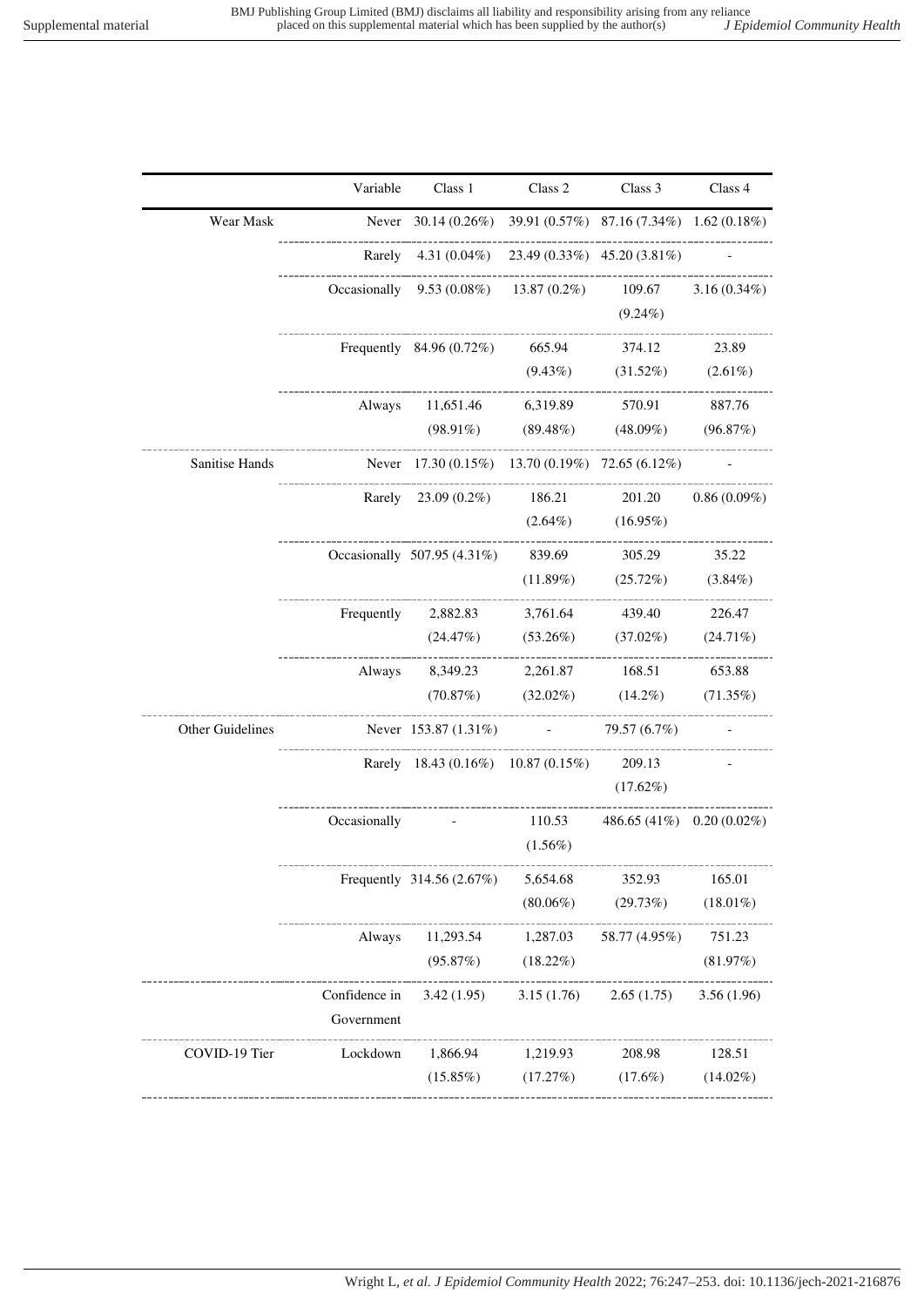$- - - - - - - - - -$ 

----------

-----------

-----------

|           | Variable                        | Class 1                    | Class 2     | Class 3       | Class 4     |
|-----------|---------------------------------|----------------------------|-------------|---------------|-------------|
|           | Tier 3                          | 4,033.94                   | 2,193.97    | 349.65        | 318.72      |
|           |                                 | $(34.24\%)$                | $(31.06\%)$ | $(29.46\%)$   | (34.78%)    |
|           | Tier 2                          | 4,739.27                   | 2,994.06    | 523.12        | 368.60      |
|           |                                 | $(40.23\%)$                | (42.39%)    | (44.07%)      | $(40.22\%)$ |
|           |                                 | Tier $1\;250.89\,(2.13\%)$ | 124.77      | 22.91 (1.93%) | 20.25       |
|           |                                 |                            | (1.77%)     |               | $(2.21\%)$  |
|           |                                 | Wales 639.99 (5.43%)       | 347.95      | 48.93 (4.12%) | 48.81       |
|           |                                 |                            | $(4.93\%)$  |               | $(5.33\%)$  |
|           | Northern Ireland 249.37 (2.12%) |                            | 182.43      | 33.47 (2.82%) | 31.54       |
|           |                                 |                            | $(2.58\%)$  |               | $(3.44\%)$  |
| Country   | England/Wales/NI                | 10,849.03                  | 6,440.25    | 1,115.12      | 843.11      |
|           |                                 | $(92.09\%)$                | (91.18%)    | $(93.94\%)$   | (92%)       |
|           |                                 | Scotland 931.37 (7.91%)    | 622.85      | 71.94 (6.06%) | 73.32 (8%)  |
|           |                                 |                            | $(8.82\%)$  |               |             |
| Gender    | Male                            | 5,344.62                   | 3,349.11    | 626.77        | 528.72      |
|           |                                 | (45.37%)                   | $(47.42\%)$ | $(52.8\%)$    | $(57.69\%)$ |
|           | Female                          | 6,435.78                   | 3,713.99    | 560.29        | 387.72      |
|           |                                 | $(54.63\%)$                | (52.58%)    | $(47.2\%)$    | $(42.31\%)$ |
| Ethnicity | White                           | 10,654.43                  | 6,349.89    | 1,034.94      | 795.07      |
|           |                                 | $(90.44\%)$                | $(89.9\%)$  | (87.19%)      | $(86.76\%)$ |
|           | Non-White                       | 1,125.97                   | 713.22      | 152.12        | 121.36      |
|           |                                 | $(9.56\%)$                 | $(10.1\%)$  | $(12.81\%)$   | $(13.24\%)$ |
| Age       | 18-29                           | 1,334.02                   | 1,440.94    | 341.84        | 52.40       |
|           |                                 | $(11.32\%)$                | $(20.4\%)$  | $(28.8\%)$    | $(5.72\%)$  |
|           | $30 - 45$                       | 2,862.69                   | 2,078.89    | 363.15        | 223.01      |
|           |                                 | $(24.3\%)$                 | (29.43%)    | (30.59%)      | (24.33%)    |

46-59 3,284.26

60+ 4,299.43

Keyworker No 9,461.27

(27.88%)

(36.5%)

(80.31%)

1,647.23 (23.32%)

1,896.04 (26.84%)

5,432.78 (76.92%)

244.55 (20.6%)

237.52 (20.01%)

871.02 (73.38%)

230.54 (25.16%)

410.48 (44.79%)

\_\_\_\_\_\_\_\_

717.36 (78.28%)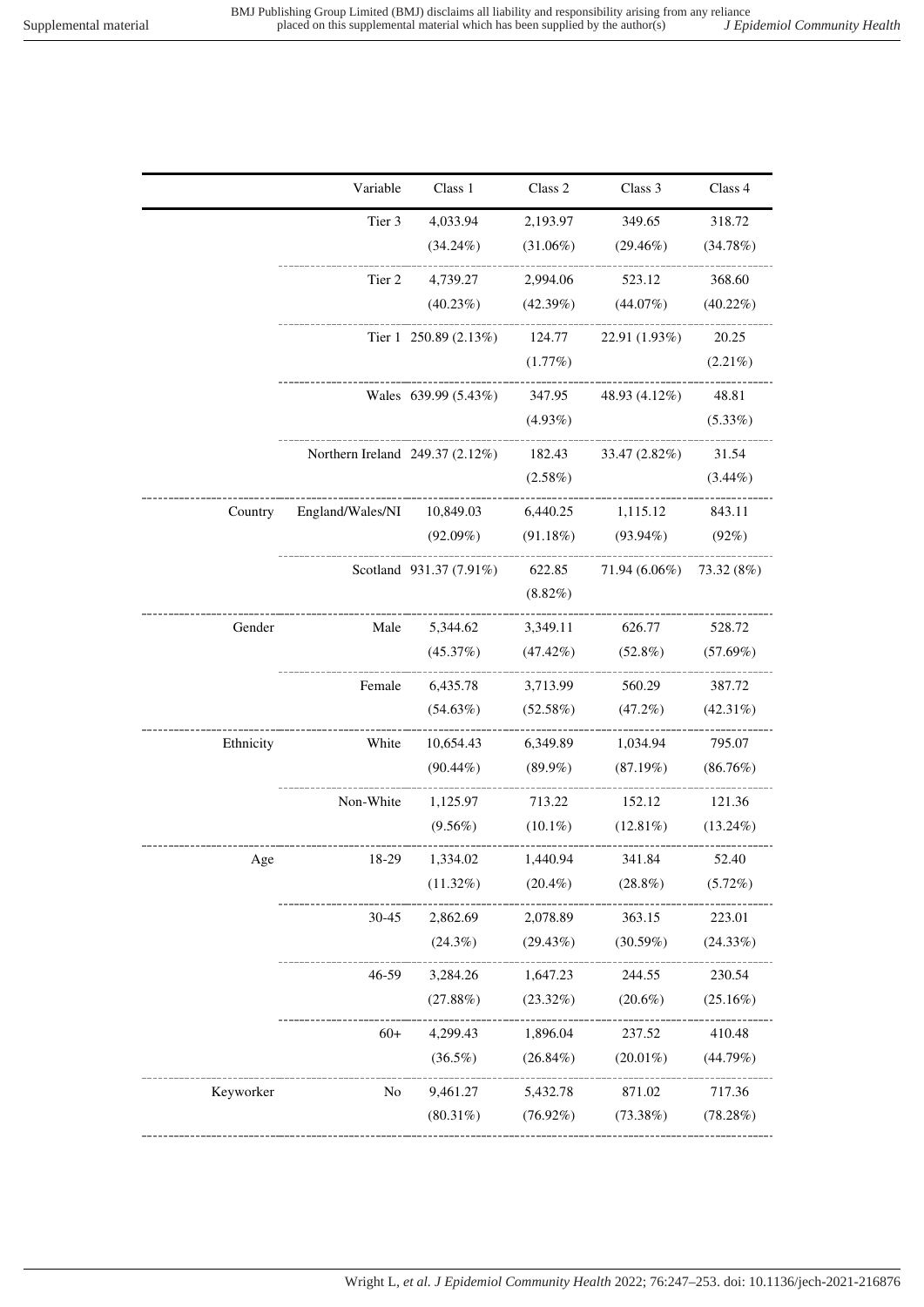|                     | Variable                          | Class 1                | Class 2         | Class 3     | Class 4     |
|---------------------|-----------------------------------|------------------------|-----------------|-------------|-------------|
|                     | Yes                               | 2,319.13               | 1,630.32        | 316.04      | 199.08      |
|                     |                                   | $(19.69\%)$            | $(23.08\%)$     | $(26.62\%)$ | $(21.72\%)$ |
| Education           | GCSE or below                     | 3,970.63               | 1,984.39        | 400.81      | 362.76      |
|                     |                                   | $(33.71\%)$            | $(28.1\%)$      | (33.76%)    | (39.58%)    |
|                     | A-levels or                       | 3,825.68               | 2,298.73        | 348.59      | 285.61      |
|                     | equivalent                        | (32.47%)               | (32.55%)        | (29.37%)    | (31.16%)    |
|                     | Degree or above                   | 3,984.09               | 2,779.99        | 437.66      | 268.07      |
|                     |                                   | $(33.82\%)$            | $(39.36\%)$     | (36.87%)    | (29.25%)    |
| Income              | $\leq$ £16 $k$                    | 2,092.37               | 1,153.56        | 264.06      | 193.64      |
|                     |                                   | (17.76%)               | $(16.33\%)$     | $(22.25\%)$ | (21.13%)    |
|                     | £16 $k - £30k$                    | 3,529.09               | 1,922.61 308.45 |             | 256.04      |
|                     |                                   | $(29.96\%)$            | $(27.22\%)$     | $(25.98\%)$ | $(27.94\%)$ |
|                     | $£30k - £60k$                     | 4,019.96               | 2,477.60        | 373.06      | 270.25      |
|                     |                                   | $(34.12\%)$            | $(35.08\%)$     | $(31.43\%)$ | $(29.49\%)$ |
|                     | £60k - £90k 1,361.05              |                        | 952.11          | 139.49      | 101.54      |
|                     |                                   | $(11.55\%)$            | $(13.48\%)$     | (11.75%)    | $(11.08\%)$ |
|                     |                                   | £90k+ 777.93 $(6.6\%)$ | 557.22          | 101.98      | 94.96       |
|                     |                                   |                        | $(7.89\%)$      | $(8.59\%)$  | $(10.36\%)$ |
| Living Arrangement  | Not alone, no child               | 7,192.11               | 4,062.25        | 644.92      | 575.78      |
|                     |                                   | $(61.05\%)$            | $(57.51\%)$     | $(54.33\%)$ | $(62.83\%)$ |
|                     | Not alone, with child             | 2,385.20               | 1,687.05        | 287.08      | 168.74      |
|                     |                                   | $(20.25\%)$            | (23.89%)        | $(24.18\%)$ | $(18.41\%)$ |
|                     | Alone                             | 2,203.09               | 1,313.81        | 255.06      | 171.92      |
|                     |                                   | (18.7%)                | $(18.6\%)$      | $(21.49\%)$ | (18.76%)    |
|                     | Household <1 persons per room     | 10,512.03              | 6,047.53        | 970.34      | 789.91      |
| Overcrowding        | --------------------------------- | (89.23%)               | $(85.62\%)$     | $(81.74\%)$ | $(86.19\%)$ |
|                     | 1+ person per room                | 1,268.37               | 1,015.57        | 216.72      | 126.53      |
|                     | ______________                    | (10.77%)               | $(14.38\%)$     | $(18.26\%)$ | $(13.81\%)$ |
|                     | Nieghbourhood                     | 6.95(1.87)             | 6.95(1.82)      | 6.91(1.8)   | 7.03(1.87)  |
|                     | Crowding                          |                        |                 |             |             |
| Lockdown 1.0 Mental | Same                              | 7,168.37               | 4,153.77        | 510.84      | 615.20      |
| Health              |                                   | $(60.85\%)$            | $(58.81\%)$     | $(43.03\%)$ | (67.13%)    |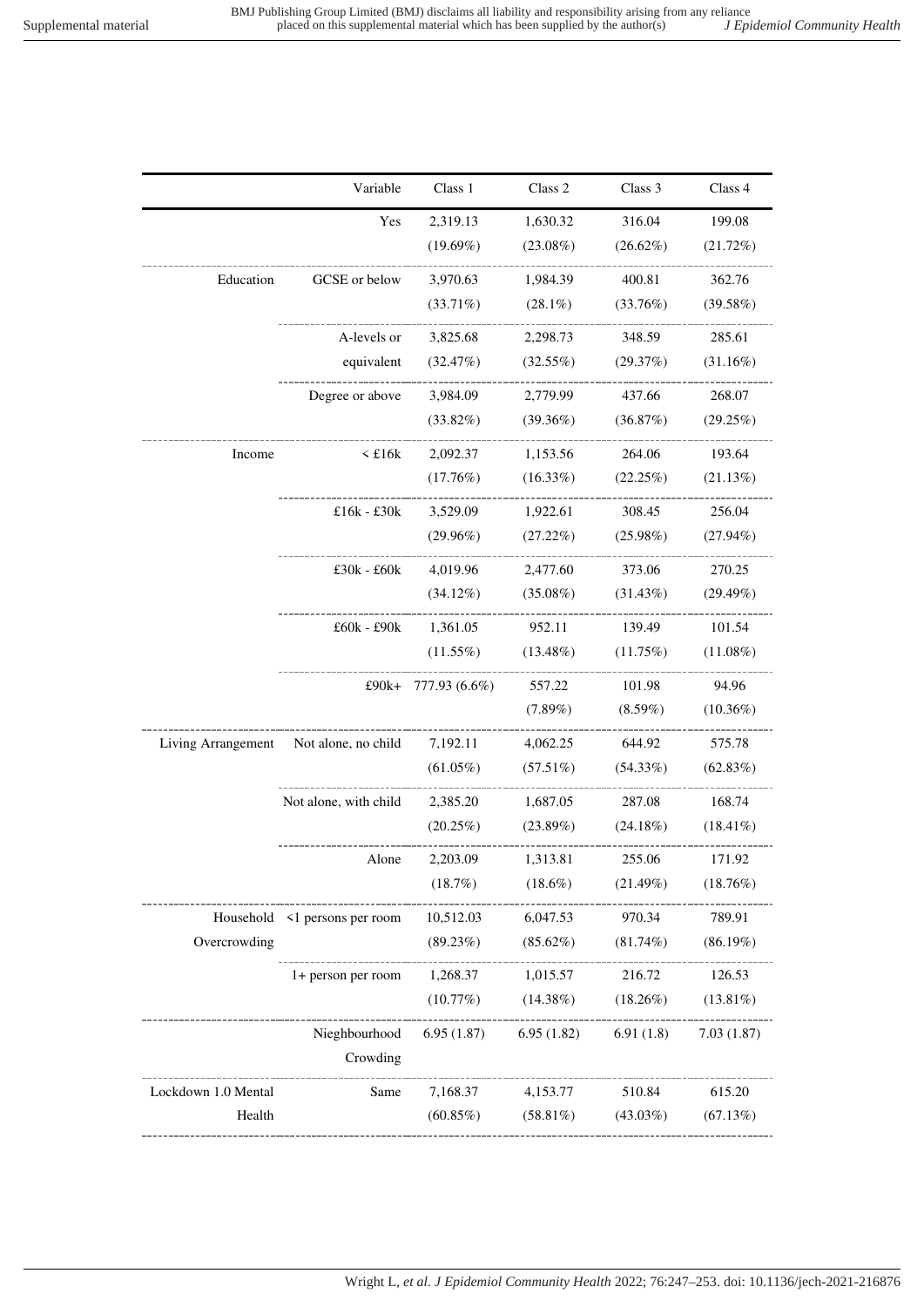|                      | Variable                     | Class 1                                                                 | Class 2      | Class 3                  | Class 4      |
|----------------------|------------------------------|-------------------------------------------------------------------------|--------------|--------------------------|--------------|
|                      | Worse                        | 3,748.86                                                                | 2,340.89     | 518.38                   | 250.30       |
|                      |                              | $(31.82\%)$                                                             | $(33.14\%)$  | (43.67%)                 | (27.31%)     |
|                      |                              | Better 863.17 (7.33%)                                                   | 568.44       | 157.84                   | 50.94        |
|                      |                              |                                                                         | $(8.05\%)$   | $(13.3\%)$               | $(5.56\%)$   |
|                      | <b>Openness</b>              | 14.86(3.31)                                                             | 14.65(3.1)   | 14.2(3.42)               | 14.79(3.5)   |
|                      | Conscientiousness            | 16.04(2.9)                                                              | 15.39(2.79)  | 15.29(3.07)              | 15.99(3.05)  |
|                      |                              | Extraversion $12.46(4.28)$                                              |              | $12.57(4.22)$ 12.38(4.6) | 12.84 (4.29) |
|                      |                              | Agreeableness 15.63 (3.13) 15.18 (3.01) 14.87 (3.35)<br>--------------- |              |                          | 15.77(3.41)  |
|                      | Neuroticism                  | 11.27(4.4)                                                              | 11.24 (4.31) | 11.54 (4.45)             | 11.11(4.37)  |
|                      | External Locus of<br>Control | 12.43(2.68)                                                             | 12.59(2.59)  | 13.24 (2.99)             | 12.53(2.64)  |
|                      | Risk Behaviour               | 4.04(2.35)                                                              | 4.81(2.21)   | 5.74 (2.48)              | 4.45(2.41)   |
|                      | Empathy                      | 20.49 (4.76)                                                            | 19.43(4.7)   | 18.54 (4.99)             | 20.02(4.8)   |
| Self-Isolating       | No                           | 10,863.39                                                               | 6,788.61     | 1,149.35                 | 838.96       |
|                      |                              | $(92.22\%)$                                                             | $(96.11\%)$  | $(96.82\%)$              | (91.55%)     |
|                      |                              | Yes 917.01 (7.78%)                                                      | 274.49       | 37.71 (3.18%)            | 77.47        |
|                      |                              |                                                                         | $(3.89\%)$   |                          | $(8.45\%)$   |
| Psychiatric Disorder | No                           | 9,760.18                                                                | 5,959.08     | 912.82                   | 775.92       |
|                      |                              | (82.85%)                                                                | (84.37%)     | $(76.9\%)$               | (84.67%)     |
|                      | Yes                          | 2,020.22                                                                | 1,104.03     | 274.24                   | 140.52       |
|                      |                              | (17.15%)                                                                | $(15.63\%)$  | $(23.1\%)$               | $(15.33\%)$  |
| Long-Term            | $\boldsymbol{0}$             | 6,324.24                                                                | 4,667.52     | 780.92                   | 475.09       |
| Conditions           |                              | $(53.68\%)$                                                             | $(66.08\%)$  | (65.79%)                 | $(51.84\%)$  |
|                      | 1                            | 3,413.22                                                                | 1,648.78     | 249.66                   | 267.99       |
|                      |                              | (28.97%)                                                                | $(23.34\%)$  | (21.03%)                 | $(29.24\%)$  |
|                      | $2+$                         | 2,042.94                                                                | 746.81       | 156.48                   | 173.36       |
|                      |                              | $(17.34\%)$                                                             | (10.57%)     | (13.18%)                 | $(18.92\%)$  |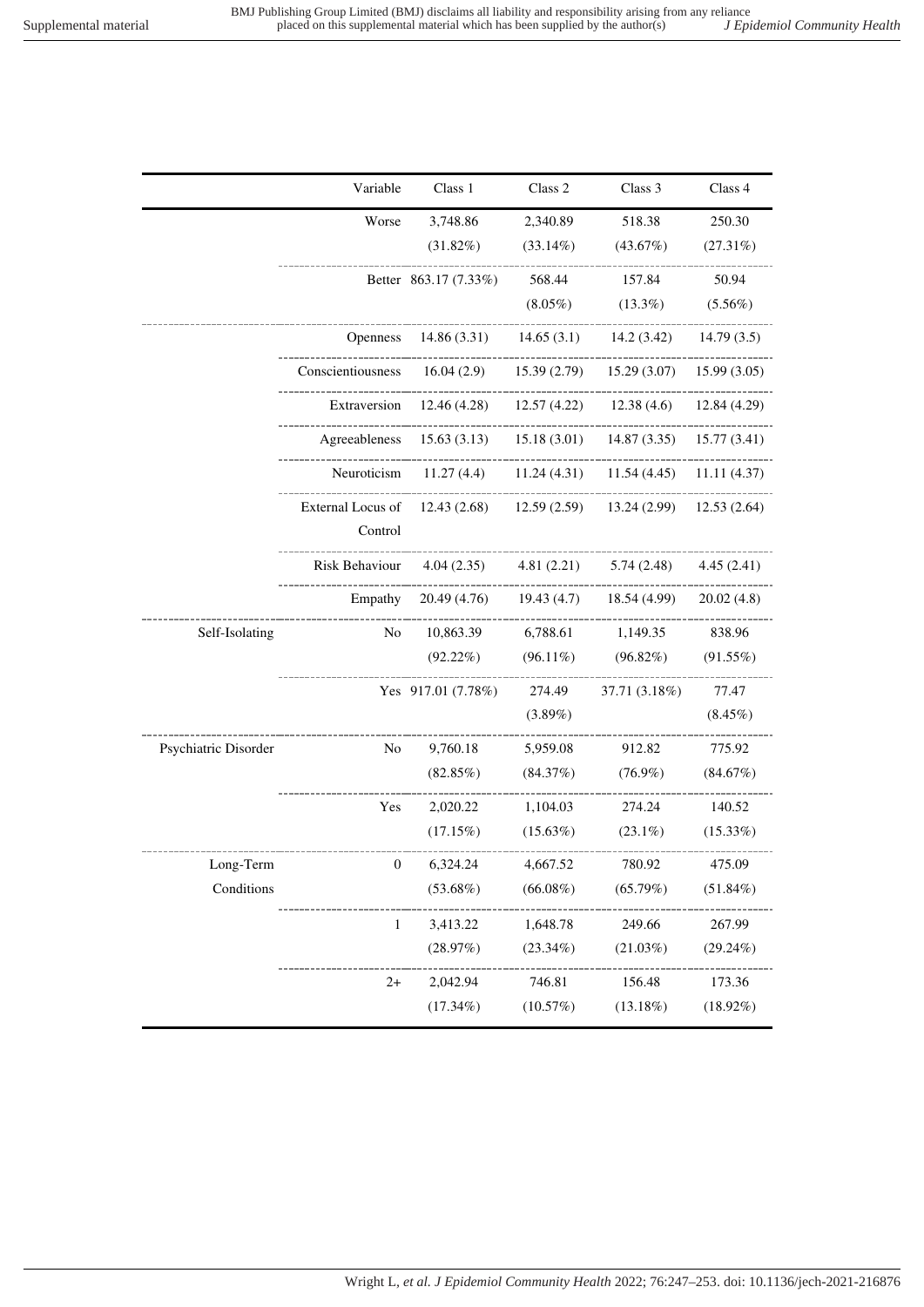## Table S3: Results of multinomial regression model predicting latent class by individual characteristics. Models use 3-step procedure and multiply imputed data (40 datasets). Reference class is largest class, Class 1.

|                                 | Variable                                            | Class 2                                      | Class 3                           | Class 4    |
|---------------------------------|-----------------------------------------------------|----------------------------------------------|-----------------------------------|------------|
|                                 | Confidence in                                       |                                              | 0.86(0.8, 0.6(0.49, 1.02(0.89,    |            |
|                                 | Government                                          | 0.93)                                        | $(0.73)$ 1.17)                    |            |
| COVID-19 Tier (ref. Lockdown)   | Tier 3                                              |                                              | 0.87(0.67, 0.64(0.35, 1.02(0.62,  |            |
|                                 |                                                     | 1.13)                                        | $1.15$ $1.67$                     |            |
|                                 | Tier 2                                              |                                              | 1.06(0.82, 0.82(0.47, 0.97(0.61,  |            |
|                                 |                                                     |                                              | $1.38$ $1.43$ $1.55$              |            |
|                                 |                                                     | Tier 1 0.94 (0.56, 1.12 (0.35, 0.96 (0.4,    |                                   |            |
|                                 |                                                     |                                              | $1.6)$ $3.58)$ $2.32)$            |            |
|                                 |                                                     | Wales 1.09 (0.81, 0.74 (0.35, 0.93 (0.55,    |                                   |            |
|                                 |                                                     |                                              | $1.47$ $1.56$ $1.56$              |            |
|                                 | Northern Ireland 1.54 (0.78, 1.47 (0.41, 1.9 (0.75, |                                              |                                   |            |
|                                 |                                                     |                                              | $(3.03)$ $(5.28)$ $(4.79)$        |            |
| Country (ref. England/Wales/NI) |                                                     | Scotland 1.13 (0.84, 0.57 (0.27, 1.08 (0.68, |                                   |            |
|                                 |                                                     | $1.53$ $1.19$ $1.71$                         |                                   |            |
| Gender (ref. Male)              | Female 1 (0.84, 1.17) 0.72 (0.49, 0.63 (0.47,       |                                              |                                   |            |
|                                 |                                                     |                                              | $1.04)$ 0.84)                     |            |
| Ethnicity (ref. White)          | Non-White 0.84 (0.61, 1.02 (0.57, 1.81 (1.12,       |                                              |                                   |            |
|                                 |                                                     |                                              | $1.16)$ $1.83)$                   | 2.92)      |
| Age (ref. 18-29)                | -----------------------                             | 30-45 0.57 (0.42, 0.34 (0.2, 2.23 (0.81,     |                                   |            |
|                                 |                                                     |                                              | $(0.78)$ $(0.58)$ $(6.17)$        |            |
|                                 |                                                     | 46-59 0.4 (0.3, 0.2 (0.11, 1.96 (0.71,       | --------------------------------- |            |
|                                 |                                                     |                                              | $(0.55)$ $(0.36)$ $(5.35)$        |            |
|                                 | $60+$                                               |                                              | 0.36(0.26, 0.16(0.09, 2.76(1.01,  |            |
|                                 |                                                     | 0.5)                                         | 0.31)                             | 7.55)      |
|                                 | Keyworker                                           | 1.11(0.93,                                   | 1.27(0.86,                        | 1.28(0.91, |
|                                 |                                                     | 1.34)                                        | 1.89)                             | 1.8)       |
| Education (ref. GCSE or below)  | A-levels or                                         | 0.95(0.78,                                   | 0.5(0.32,                         | 0.89(0.63, |
|                                 | equivalent                                          | 1.16)                                        | 0.78)                             | 1.26)      |
|                                 | Degree or above $1 (0.82, 1.22)$                    |                                              | 0.51(0.32,                        | 0.8(0.56,  |
|                                 |                                                     |                                              |                                   |            |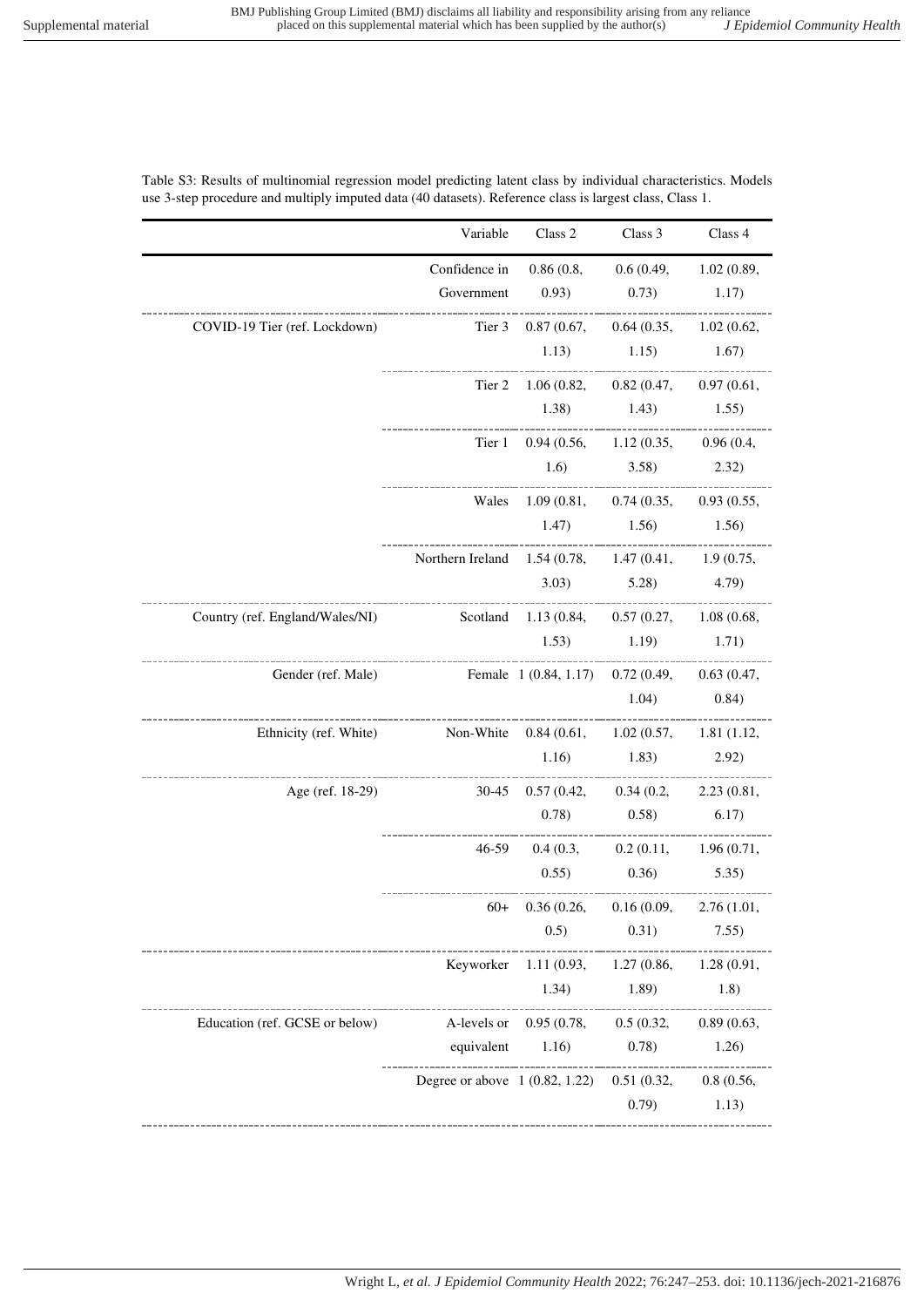|                                                                                                  | Variable                                                | Class 2                                             | Class 3                         | Class 4       |
|--------------------------------------------------------------------------------------------------|---------------------------------------------------------|-----------------------------------------------------|---------------------------------|---------------|
| Income (ref. $\leq$ £16k)                                                                        |                                                         | £16k - £30k 0.98 (0.76, 0.72 (0.43, 0.77 (0.51,     |                                 |               |
|                                                                                                  |                                                         |                                                     | $1.25$ $1.19$ $1.17$            |               |
|                                                                                                  |                                                         | £30k - £60k 0.98 (0.75, 0.7 (0.4, 0.79 (0.51,       |                                 |               |
|                                                                                                  |                                                         | $1.27$ $1.22$ $1.24$                                |                                 |               |
|                                                                                                  |                                                         | £60k - £90k 0.94 (0.69, 0.63 (0.3, 0.99 (0.56,      |                                 |               |
|                                                                                                  |                                                         |                                                     | $1.29$ $1.32$ $1.75$            |               |
|                                                                                                  |                                                         | £90k+ 1 (0.69, 1.44) 0.92 (0.45, 1.67 (0.92,        |                                 |               |
|                                                                                                  |                                                         |                                                     | 1.89)                           | 3.03)         |
| Living Arrangement (ref. Not alone, no Not alone, with child 1.18 (0.97, 1.32 (0.85, 0.84 (0.55, |                                                         |                                                     |                                 |               |
| child)                                                                                           |                                                         | $1.44$ $2.03$ $1.27$                                |                                 |               |
|                                                                                                  |                                                         | Alone 1.14 (0.94, 1.37 (0.92, 0.97 (0.7,            |                                 |               |
|                                                                                                  |                                                         |                                                     | $(1.38)$ $(2.03)$ $(1.34)$      |               |
| Household Overcrowding (ref. <1 1+ person per room 1.11 (0.85, 1.29 (0.79, 1.54 (0.95,           |                                                         |                                                     |                                 |               |
| persons per room)                                                                                |                                                         | $1.46)$ $2.09)$ $2.48)$                             |                                 |               |
|                                                                                                  | Nieghbourhood 1.02 (0.93, 1.12 (0.93, 1.05 (0.89,       |                                                     |                                 |               |
|                                                                                                  |                                                         | Crowding 1.11) 1.35 1.24                            |                                 |               |
| Lockdown 1.0 Mental Health (ref. Same)                                                           | Worse                                                   |                                                     | 0.85(0.7, 1.58(1.05, 0.84(0.56, |               |
|                                                                                                  |                                                         | $1.04$ $2.38$ $1.27$                                |                                 |               |
|                                                                                                  |                                                         | Better 0.82 (0.59, 2.24 (1.14, 0.81 (0.38,          |                                 |               |
|                                                                                                  |                                                         | $1.15$ $4.38$ $1.74$                                |                                 |               |
|                                                                                                  |                                                         | Openness 0.9 (0.83, 0.7 (0.59, 0.98 (0.83,          |                                 |               |
|                                                                                                  |                                                         |                                                     | $(0.97)$ $(0.83)$ $(1.14)$      |               |
|                                                                                                  | Conscientiousness 0.78 (0.73, 0.92 (0.77, 0.96 (0.83,   |                                                     |                                 |               |
|                                                                                                  |                                                         | 0.85)                                               | 1.1)                            | 1.11)         |
|                                                                                                  |                                                         | Extraversion 1.14 (1.06, 1.22 (1.02, 1.13 (0.95,    |                                 |               |
|                                                                                                  |                                                         |                                                     | $1.24$ $1.47$ $1.33$            |               |
|                                                                                                  |                                                         | Agreeableness 1 (0.91, 1.08) 0.99 (0.83, 1.2 (0.99, |                                 |               |
|                                                                                                  |                                                         |                                                     |                                 | $1.19$ $1.46$ |
|                                                                                                  |                                                         | Neuroticism 1.05 (0.96, 1.1 (0.9, 1.21 (1.01,       |                                 |               |
|                                                                                                  |                                                         |                                                     | 1.16) $1.34$ 1.45               |               |
|                                                                                                  | External Locus of 1.1 (1, 1.21) 1.43 (1.17, 1.06 (0.88, |                                                     | ------------------------------  |               |
|                                                                                                  | Control                                                 |                                                     | 1.76)                           | 1.28)         |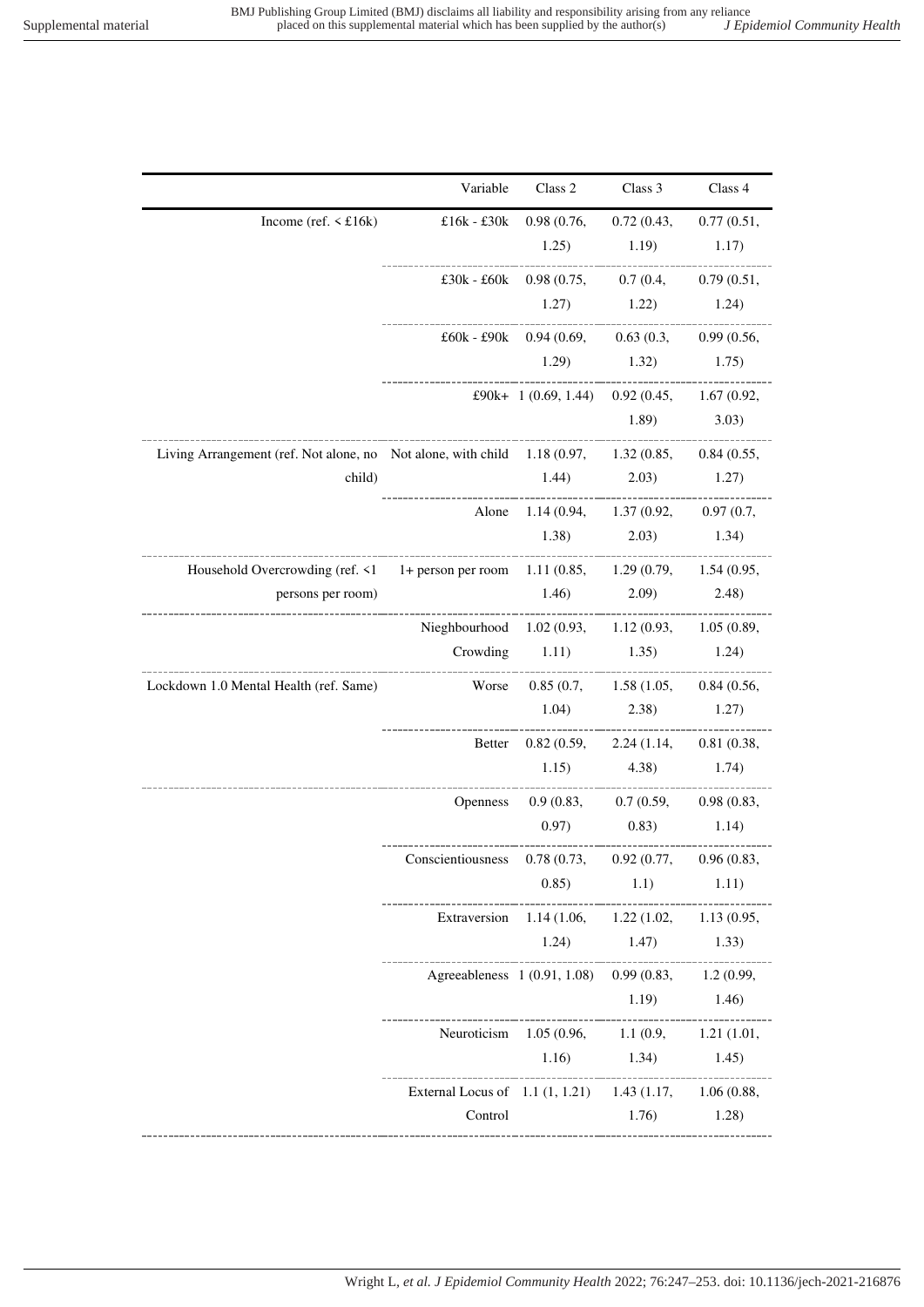|  | J Epidemiol Community Health |  |
|--|------------------------------|--|
|  |                              |  |

|                               | Variable                                                 | Class 2 | Class 3                                                     | Class 4 |
|-------------------------------|----------------------------------------------------------|---------|-------------------------------------------------------------|---------|
|                               | Risk Behaviour 1.5 (1.37, 2.9 (2.29, 1.21 (1.02,         |         |                                                             |         |
|                               |                                                          | 1.64)   | 3.68                                                        | 1.44)   |
|                               |                                                          |         | Empathy $0.77(0.69, 0.61(0.5, 0.88(0.73,$                   |         |
|                               |                                                          |         | $(0.84)$ $(0.74)$ $(1.07)$                                  |         |
|                               |                                                          |         | Self-Isolating 0.65 (0.46, 0.52 (0.21, 1.12 (0.68,          |         |
|                               |                                                          |         | $(0.93)$ $(1.28)$ $(1.84)$                                  |         |
|                               | Psychiatric Disorder 0.85 (0.67, 1.17 (0.75, 0.95 (0.57, |         |                                                             |         |
|                               |                                                          |         | $1.06$ $1.85$ $1.56$                                        |         |
| Long-Term Conditions (ref. 0) |                                                          |         | $1\quad 0.74\ (0.62, \quad 0.72\ (0.48, \quad 0.93\ (0.69,$ |         |
|                               |                                                          |         | $(0.88)$ $(1.08)$ $(1.25)$                                  |         |
|                               | $2+$                                                     |         | 0.6(0.48, 0.95(0.61, 0.89(0.59,                             |         |
|                               |                                                          | 0.76)   | 1.5)                                                        | 1.34)   |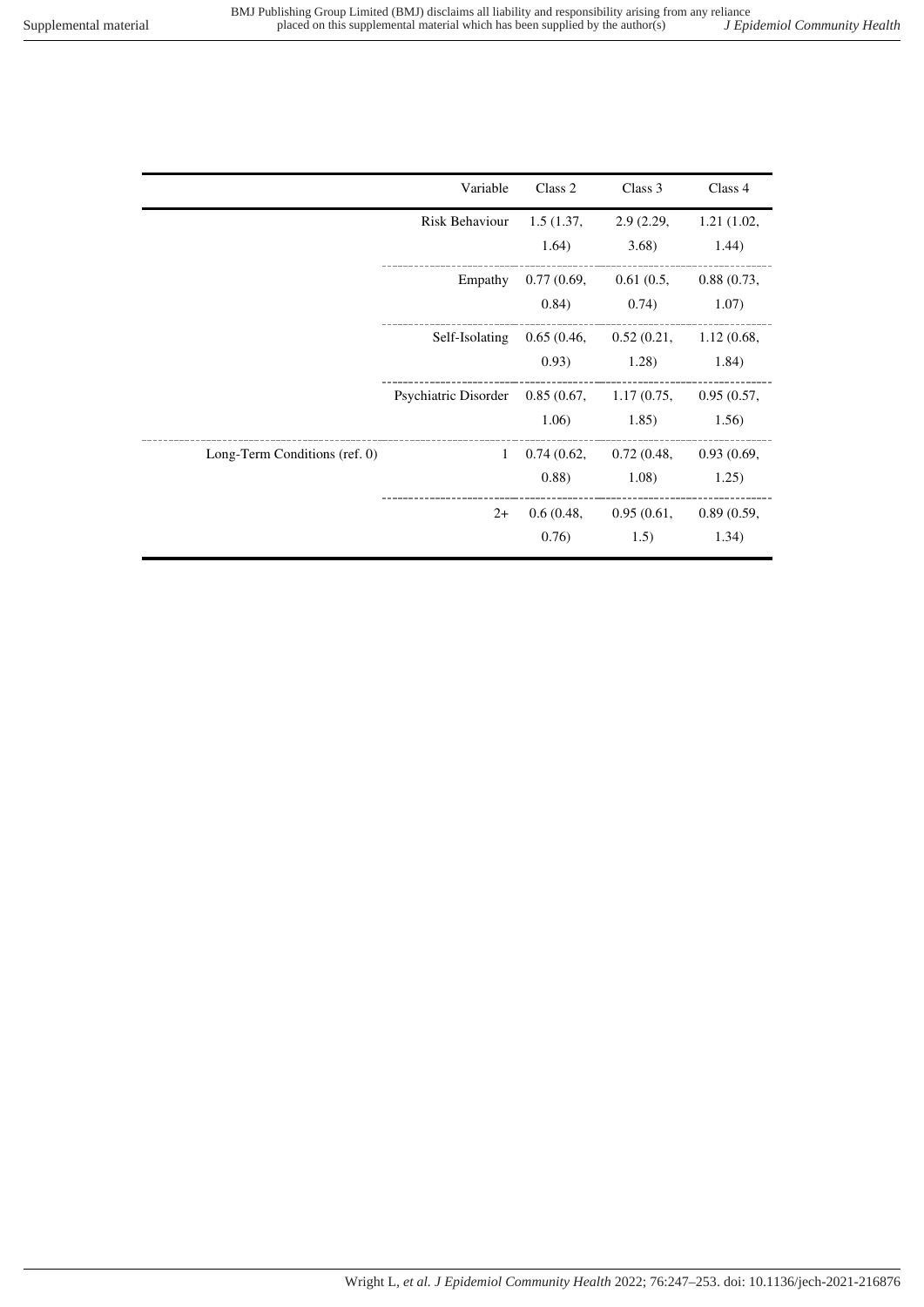|                                 | Variable                    | Social<br>Distance                    | Indoor<br>Mixing     | Outdoor<br>Mixing   | Wear Mask                                 | Sanitise<br>Hands   | Guidelines<br>(Other) |
|---------------------------------|-----------------------------|---------------------------------------|----------------------|---------------------|-------------------------------------------|---------------------|-----------------------|
|                                 | Confidence in<br>Government | 1.44 (1.36,<br>1.54)                  | 1.07(0.99,<br>1.15)  | 1.05(0.98,<br>1.13) | 1.77(1.57,<br>2.01)                       | 1.11(1.04,<br>1.18) | 1.55(1.45,<br>1.65)   |
| COVID-19 Tier (ref. Lockdown)   | Tier 3                      | 1.17(1.05,<br>1.3)                    | 1.09(0.96,<br>1.24)  | 1.26(1.11,<br>1.42) | 0.66(0.53,<br>0.82)                       | 1.05(0.94,<br>1.16) | 1.14(1.02,<br>1.28)   |
|                                 | Tier 2                      | 0.95(0.86,<br>1.06)                   | 0.97(0.86,<br>1.1)   | 1.32(1.17,<br>1.5)  | 0.81(0.66,<br>1.01)                       | 0.92(0.83,<br>1.02) | 1(0.89, 1.11)         |
|                                 | Tier 1                      | 0.95(0.75,<br>1.21)                   | 0.84(0.64,<br>1.08)  | 1.19(0.9,<br>1.58)  | 0.59(0.38,<br>0.93)                       | 1.14(0.91,<br>1.43) | 1.02(0.79,<br>1.32)   |
|                                 | Wales                       | 1(0.86, 1.17)                         | 0.82(0.69,<br>(0.98) | 0.98(0.83,<br>1.16) | 0.77(0.57,<br>1.04)                       | 1.01(0.87,<br>1.17) | 0.92(0.79,<br>1.09    |
|                                 | Northern Ireland            | 0.93(0.75,<br>1.17)                   | 0.78(0.61,<br>(0.99) | 0.55(0.44,<br>0.68) | 0.61(0.39,<br>0.95)                       | 1.61(1.29,<br>2.01) | 0.7(0.56, 0.88)       |
| Country (ref. England/Wales/NI) |                             | Scotland $1.11(1, 1.23)$ $1.06(0.93,$ | 1.21)                | 1.04)               | 0.92(0.81, 1.45(1.17, 1.02(0.92,<br>1.81) | 1.13)               | 1.06(0.94,<br>1.18)   |

Table S4: Results of ordinal regression models predicting compliance behaviour (column) by individual characteristics. Models use multiply imputed data (40 datasets).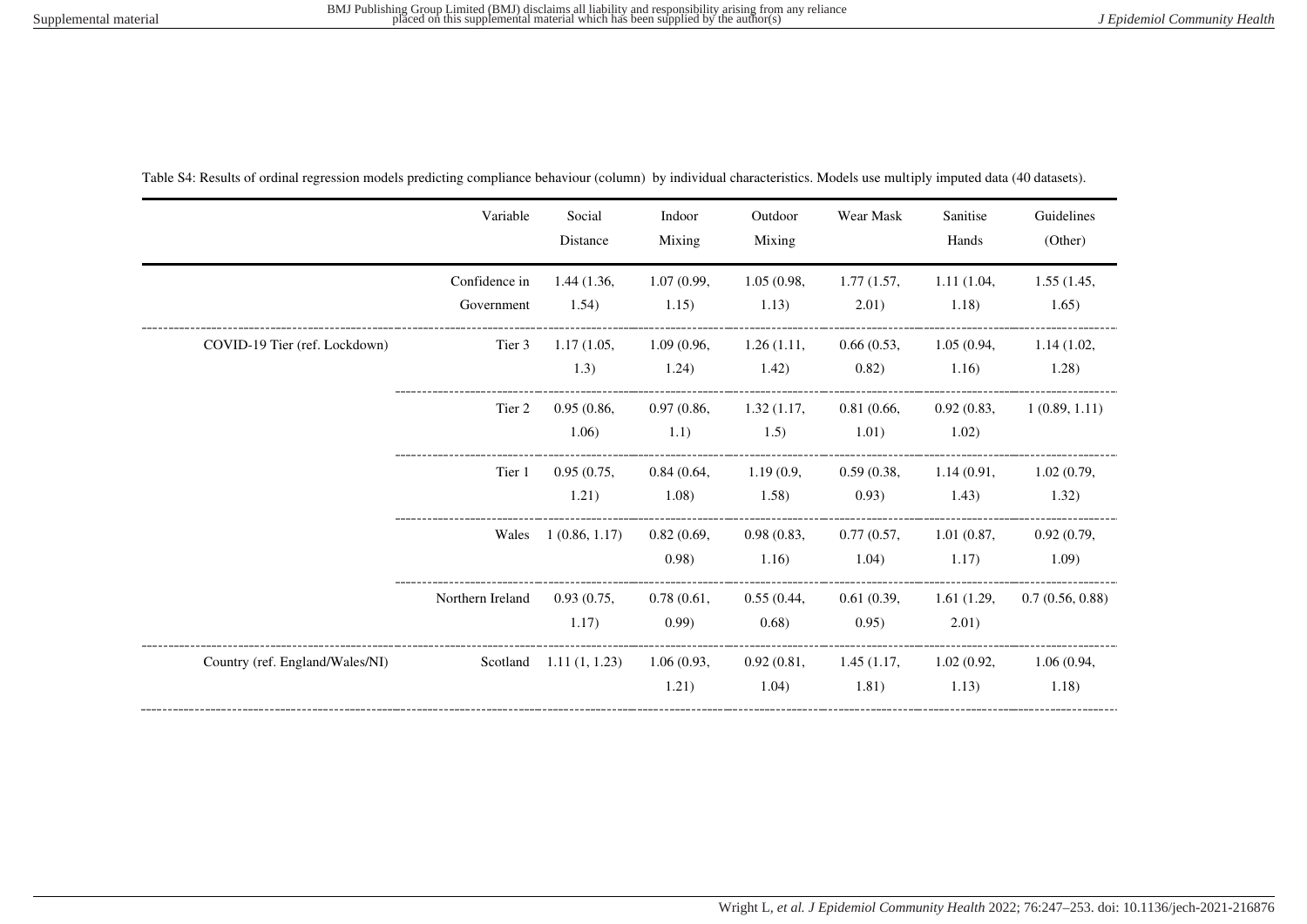|                                                                   | Variable        | Social<br>Distance  | Indoor<br>Mixing              | Outdoor<br>Mixing                        | Wear Mask                      | Sanitise<br>Hands    | Guidelines<br>(Other) |
|-------------------------------------------------------------------|-----------------|---------------------|-------------------------------|------------------------------------------|--------------------------------|----------------------|-----------------------|
| Gender (ref. Male)                                                | Female          | 0.92(0.86,<br>0.98) | 1.01(0.93,<br>1.09)           | 1.21(1.13,<br>1.31)                      | 1.42(1.25,<br>1.61)            | 1.25(1.17,<br>1.33)  | 1.03(0.96, 1.1)       |
| Ethnicity (ref. White)                                            | Non-White       | 1.07(0.97,<br>1.18) | 0.83(0.74,<br>0.92)           | 0.79(0.71,<br>(0.89)                     | 0.93(0.78,<br>1.12)            | 1.37(1.24,<br>1.51)  | 1.03(0.93,<br>1.15)   |
| Age (ref. 18-29)                                                  | 30-45           | 2.01(1.83,<br>2.22) | 1.35(1.21,<br>1.5)            | 1.03(0.92,<br>1.15)                      | $1(0.82, 1.21)$ $1.52(1.38,$   | 1.67)                | 1.61(1.46,<br>1.78)   |
|                                                                   | 46-59           | 3.05(2.75,<br>3.39  | 1.69)                         | 1.51(1.34, 1.1(0.97, 1.08(0.88,<br>1.24) | 1.32)                          | 1.73 (1.56,<br>1.92) | 2.15(1.93, 2.4)       |
|                                                                   | $60+$           | 3.82(3.41,<br>4.27) | 1.56(1.37,<br>1.77)           | 0.87(0.76, 1)                            | 1.36(1.09,<br>1.7)             | 2.11(1.89,<br>2.36)  | 2.23(1.99, 2.5)       |
|                                                                   | Keyworker       | 0.89(0.83,<br>0.95) | 0.88(0.81,<br>0.96)           | 0.82(0.76,<br>(0.89)                     | 0.63(0.56,<br>(0.73)           | 1.2(1.11,<br>1.29    | 0.9(0.84, 0.97)       |
| Education (ref. GCSE or below) A-levels or equivalent 1.03 (0.96, |                 | 1.11)               | 1.4)                          | 1.28(1.17, 1.4(1.28,<br>1.52)            | 1.25(1.09,<br>1.44)            | 0.9(0.84,<br>0.97)   | 1.22(1.12,<br>1.32)   |
|                                                                   | Degree or above | 1.06)               | 0.98(0.9, 1.31(1.19,<br>1.44) | 1.6)                                     | 1.46(1.33, 1.25(1.06,<br>1.47) | 0.89(0.82,<br>0.97)  | 1.19(1.09,<br>1.31)   |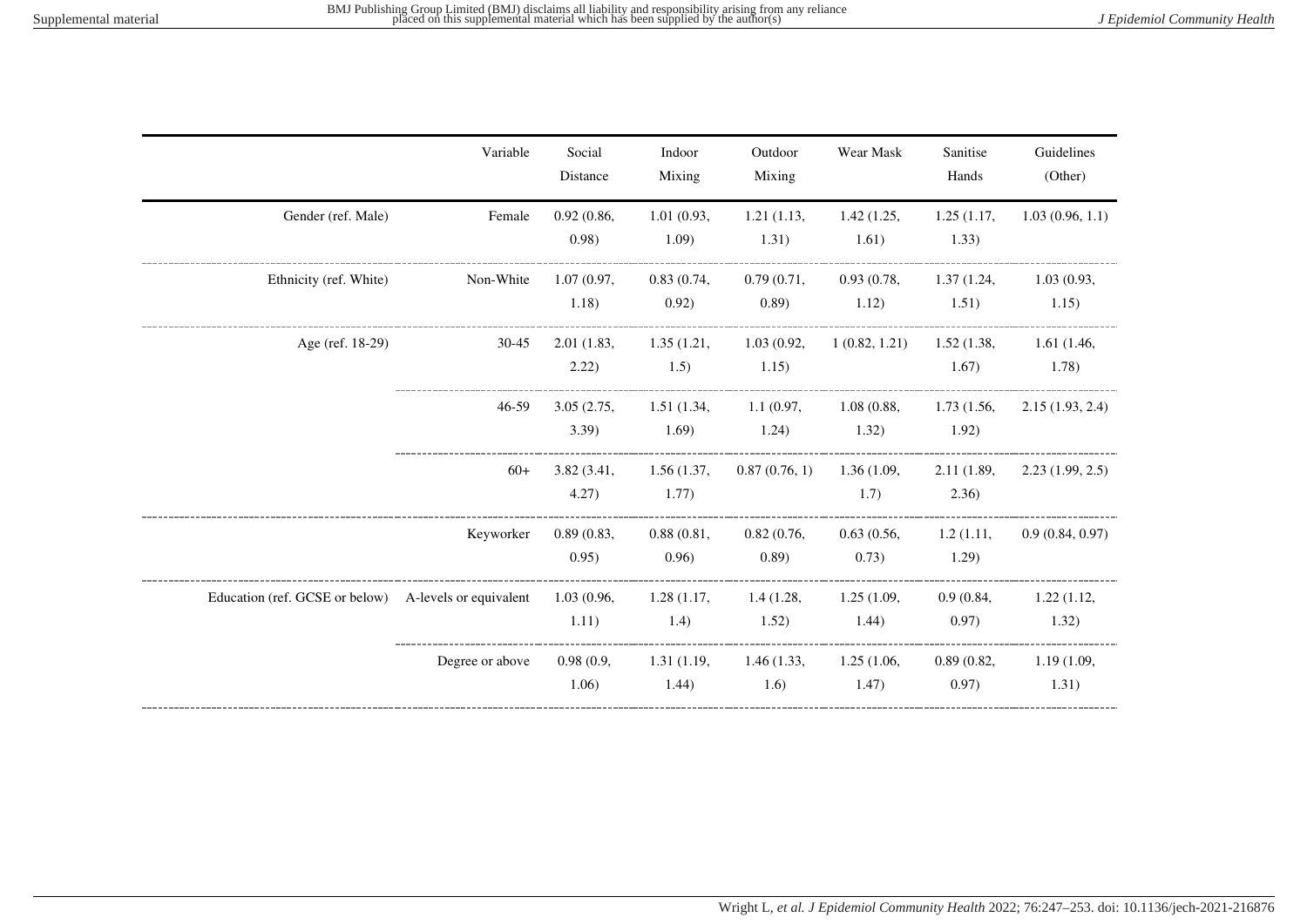|                                                      | Variable                             | Social<br>Distance  | Indoor<br>Mixing             | Outdoor<br>Mixing                         | Wear Mask           | Sanitise<br>Hands             | Guidelines<br>(Other)             |
|------------------------------------------------------|--------------------------------------|---------------------|------------------------------|-------------------------------------------|---------------------|-------------------------------|-----------------------------------|
| Income (ref. $\leq$ £16k)                            | £16 $k - £30k$                       | 1.02(0.92,<br>1.13) | 1.07(0.94,<br>1.22)          | 1.15(1.02,<br>1.3)                        | 1.43(1.18,<br>1.72) | 0.93(0.83,<br>1.03)           | 0.97(0.87,<br>1.08)               |
|                                                      | $£30k - £60k$                        | 0.91(0.81,<br>1.01) | 1.18(1.03,<br>1.34)          | 1.25(1.1,<br>1.43)                        | 1.89(1.55,<br>2.32) | 0.97(0.87,<br>1.08)           | 0.99(0.87,<br>1.11)               |
|                                                      | $£60k - £90k$                        | 0.91)               | 0.8(0.69, 1.1(0.93,<br>1.31) | 1.18(1, 1.38)                             | 2.11(1.58,<br>2.81) | 0.81(0.7)<br>0.93)            | 1(0.87, 1.16)                     |
|                                                      | $£90k+$                              | 0.88(0.75,<br>1.03) | 0.98(0.81,<br>1.18)          | 0.95(0.79, 1.71(1.26,<br>1.15)            | 2.32)               | 0.75(0.64,<br>(0.88)          | 0.97(0.8, 1.17)                   |
| Living Arrangement (ref. Not alone, no<br>child)     | Not alone, with child                | 0.93(0.86,<br>1.01) | 0.92(0.84, 1)                | 0.94(0.86,<br>1.03)                       | 0.92(0.79,<br>1.07) | 0.83(0.77,<br>(0.9)           | 0.87(0.81,<br>0.95)               |
|                                                      | Alone                                | (0.9)               | 1.12)                        | 0.83(0.77, 1.02(0.93, 1.04(0.95,<br>1.14) | 0.88(0.76,<br>1.02) | 0.75(0.69,<br>0.81)           | 0.93(0.86,<br>1.02)               |
| Household Overcrowding (ref. <1 persons<br>per room) | $1+$ person per room $1.1 (1, 1.21)$ |                     | 0.84(0.76,<br>0.93)          | 0.83(0.75,<br>0.92)                       | 1.04)               | 0.88(0.74, 1.2(1.09,<br>1.31) | 0.9(0.82, 0.99)                   |
|                                                      | Nieghbourhood<br>Crowding            | 0.98(0.9,<br>1.07)  | 0.99(0.89,<br>1.1)           | 1.03(0.93,<br>1.14)                       | 0.96(0.79,<br>1.15) |                               | $0.91(0.84, 1)$ $0.98(0.9, 1.07)$ |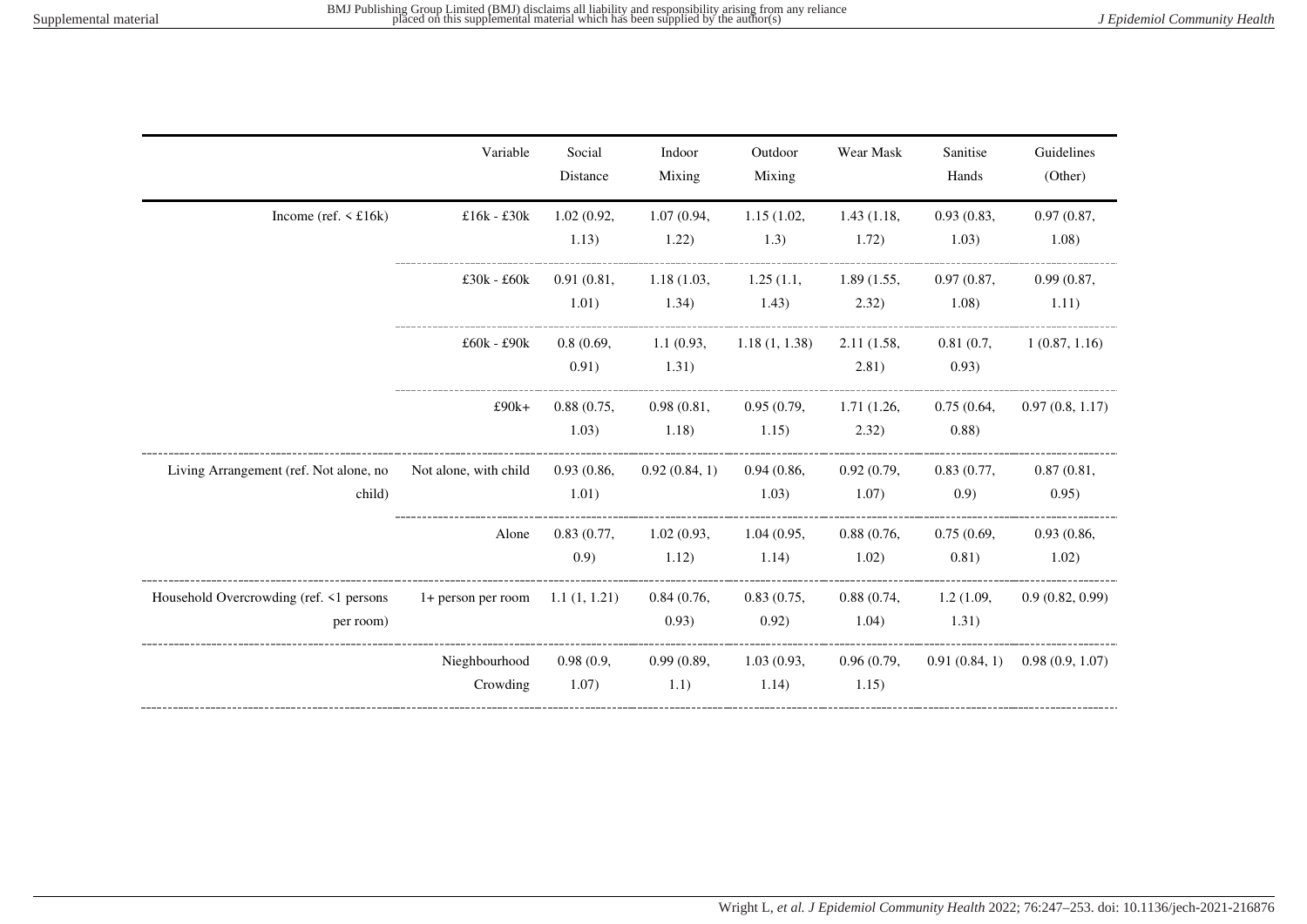|                                        | Variable                     | Social<br>Distance           | Indoor<br>Mixing                                  | Outdoor<br>Mixing   | Wear Mask                                | Sanitise<br>Hands             | Guidelines<br>(Other)       |
|----------------------------------------|------------------------------|------------------------------|---------------------------------------------------|---------------------|------------------------------------------|-------------------------------|-----------------------------|
| Lockdown 1.0 Mental Health (ref. Same) | Worse                        | 0.97(0.88,<br>1.06)          | 0.96(0.85,<br>1.07)                               | 1.01(0.9,<br>1.13)  | 0.8(0.67,<br>0.96)                       | 1.03(0.94,<br>1.14)           | 1.01(0.91,<br>1.11)         |
|                                        | <b>Better</b>                | 0.85(0.72,<br>(0.99)         | 0.87(0.71,<br>1.06)                               | 0.9(0.73,<br>1.11)  | 0.68(0.53,<br>(0.89)                     | 0.99(0.82,<br>1.19)           | 1(0.85, 1.19)               |
|                                        | <b>Openness</b>              | 1.35(1.26,<br>1.44)          | $1.2(1.12, 1.3)$ $1.14(1.06, 1.15(1.02,$<br>1.23) |                     | 1.3)                                     | 1.28(1.21,<br>1.37)           | 1.23(1.15,<br>1.32)         |
|                                        | Conscientiousness            | 1.36(1.27,<br>1.45)          | 1.15(1.07, 1.16(1.08,<br>1.24)                    | 1.25)               | 0.98(0.86,<br>1.1)                       | 1.54)                         | 1.45(1.36, 1.28(1.2, 1.37)) |
|                                        | Extraversion                 | 0.91(0.85,<br>0.97)          | 0.75(0.69,<br>0.81)                               | 0.65(0.61,<br>(0.7) | (0.96)                                   | 0.85(0.75, 1.1(1.03,<br>1.17) | 0.92(0.86,<br>(0.98)        |
|                                        | Agreeableness                | 1.03(0.96,<br>1.1)           | 0.92(0.85, 1)                                     | 0.96)               | 0.89(0.82, 1.26(1.1, 1.06(0.99,<br>1.43) | 1.14)                         | 1.1(1.03, 1.19)             |
|                                        |                              | Neuroticism $0.92 (0.85, 1)$ | 0.85(0.77,<br>0.93)                               | 0.91)               | 0.83(0.76, 1.19(1.02,<br>1.39)           | 1.2(1.11, 1.3)                | 0.96(0.88,<br>1.05)         |
|                                        | External Locus of<br>Control | 0.8(0.73,<br>(0.87)          | 0.88(0.78,<br>0.98)                               | 0.91)               | $0.82(0.74, 0.6(0.5, 0.72)$ 0.78 (0.71,  | 0.86)                         | 0.78(0.7, 0.87)             |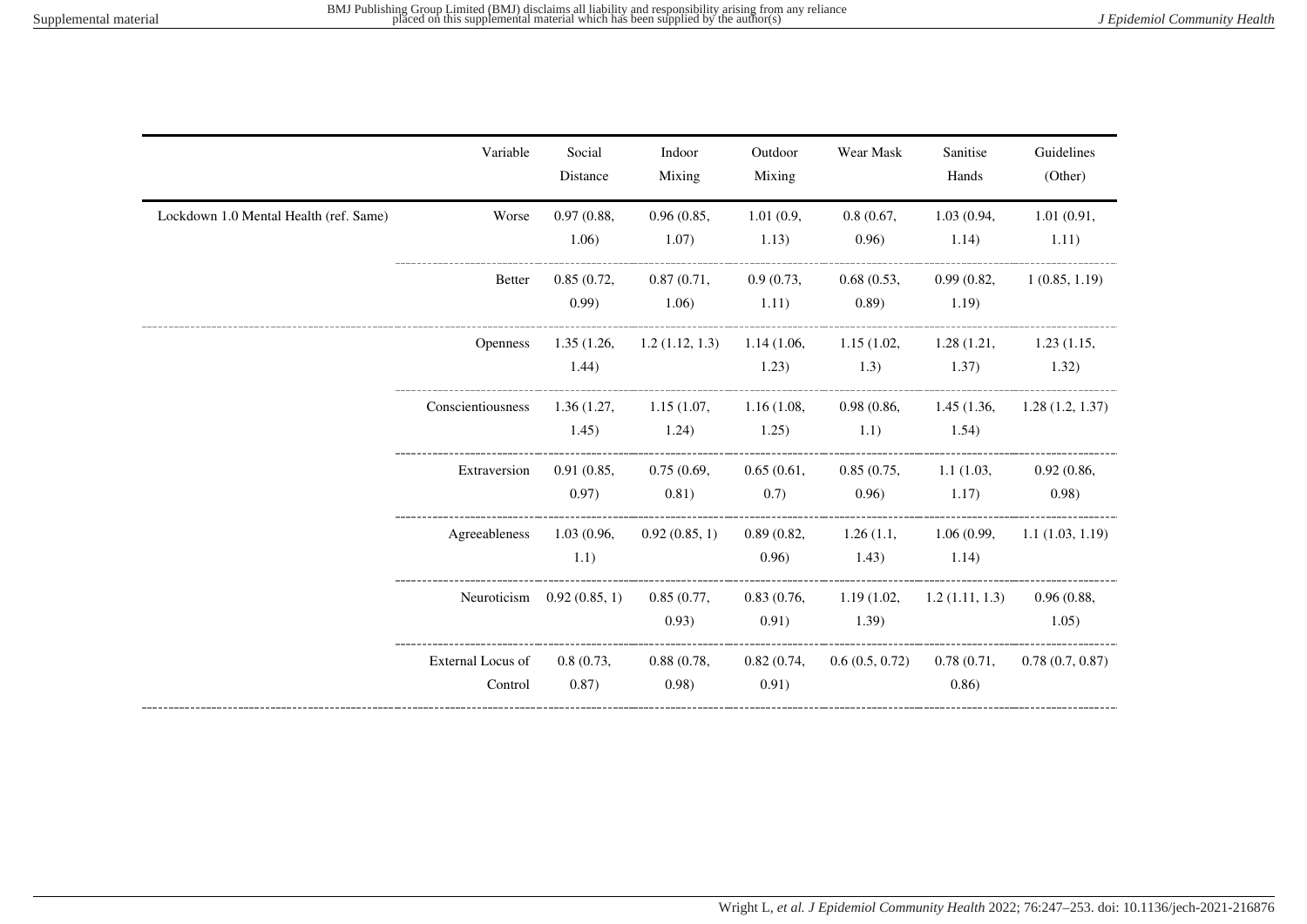|                               | Variable             | Social<br>Distance  | Indoor<br>Mixing    | Outdoor<br>Mixing   | Wear Mask           | Sanitise<br>Hands   | Guidelines<br>(Other) |
|-------------------------------|----------------------|---------------------|---------------------|---------------------|---------------------|---------------------|-----------------------|
|                               | Risk Behaviour       | 0.49(0.45,<br>0.54) | 0.58(0.52,<br>0.64) | 0.58(0.52,<br>0.64) | 0.46(0.37,<br>0.56) | 0.59(0.54,<br>0.65) | 0.44(0.4, 0.49)       |
|                               | Empathy              | 1.48(1.34,<br>1.62) | 1.13(1.01,<br>1.26) | 1.24(1.1,<br>1.39)  | 1.65(1.39,<br>1.95) | 1.58(1.44,<br>1.75) | 1.51(1.36,<br>1.67)   |
|                               | Self-Isolating       | 1.62(1.4,<br>1.87)  | 1.36(1.12,<br>1.64) | 1.3(1.09,<br>1.56)  | 0.81(0.63,<br>1.05) | 1.19(1.03,<br>1.38) | 1.28(1.1, 1.5)        |
|                               | Psychiatric Disorder | 1.06(0.98,<br>1.16) | 1.11(1.01,<br>1.23) | 1.13(1.02,<br>1.25) | 0.87(0.74,<br>1.02) | 0.93(0.85,<br>1.01) | 1.09(0.99,<br>1.19)   |
| Long-Term Conditions (ref. 0) | $\mathbf{1}$         | 1.34(1.25,<br>1.44) | 1.21(1.11,<br>1.31) | 1.12(1.04,<br>1.21) | 0.9(0.78,<br>1.03)  | 1.2(1.12,<br>1.29)  | 1.21(1.12, 1.3)       |
|                               | $2+$                 | 1.48(1.35,<br>1.63) | 1.29(1.15,<br>1.45) | 1.11(1, 1.24)       | 0.79(0.67,<br>0.94) | 1.43(1.3,<br>1.57)  | 1.37(1.23,<br>1.51)   |